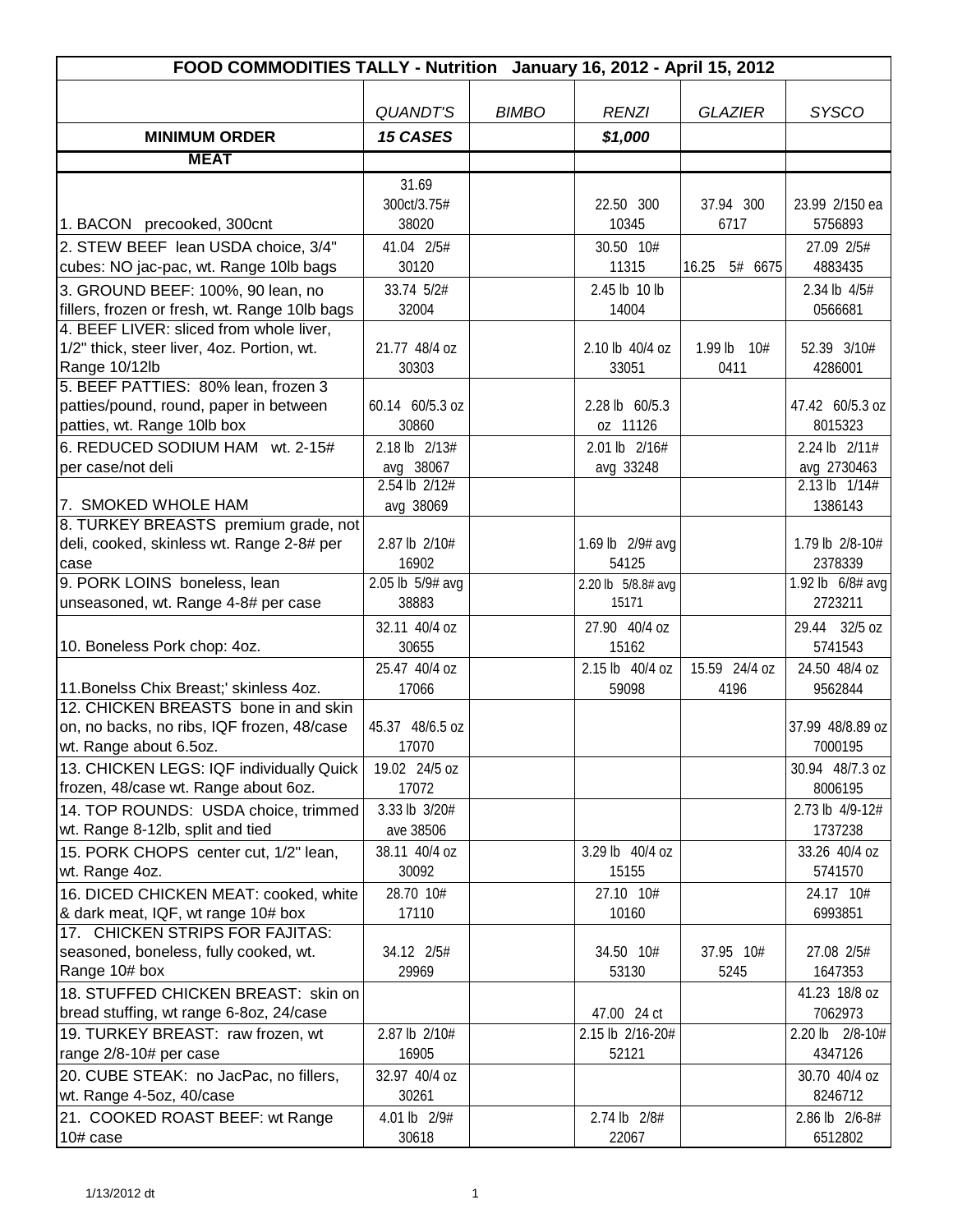|                                                             | <b>QUANDT'S</b>                   | <b>BIMBO</b> | <b>RENZI</b>               | <b>GLAZIER</b>          | <b>SYSCO</b>                      |
|-------------------------------------------------------------|-----------------------------------|--------------|----------------------------|-------------------------|-----------------------------------|
| 22. SALISBURY STEAK: wt. 4oz, 10#<br>case/JakPac acceptable | 24.00 40/4 oz<br>30639            |              |                            | 23.36 40/4 oz<br>1411   | 41.32 120/4 oz<br>2334480         |
| 23. ITALIAN SAUSAGE LINKS: wt. 4oz.                         | 36.18 2/6#<br>38771               |              | 24.00 40/4 oz<br>18055     |                         | 23.01 2/5#<br>1968130             |
| 24. PORK BREAKFAST SAUSAGE                                  | 26.67 60/1 oz                     |              | 18.50 10#                  |                         | 18.59 1/10 #                      |
| LINKS, cooked 1oz.                                          | 30449                             |              | 14096                      |                         | 1488493                           |
| 25. BONELESS CHICKEN BREAST                                 | 24.21 2/5#<br>17067               |              | 21.19 27/6 oz<br>53149     | 19.25 24/6 oz<br>793901 | 36.90 48/6 oz<br>9562885          |
| 26. CHICKEN CORDON BLEU                                     | 42.78 36/4 oz<br>17229            |              |                            |                         | 36.49 36/4 oz<br>1624329          |
| 27. PRECOOKED SLICED MEATLOAF<br><b>DELUXE</b>              | 36.42 1/15#<br>30454              |              | 43.95 70/3.6 oz<br>33196   |                         | 44.40 76/3.15 oz<br>2138121       |
| 28. GROUND TURKEY                                           | 1.22 lb 2/10#<br>17033            |              | 1.50 lb 10#<br>52200       |                         | 15.49 4/5#<br>7268279             |
| <b>FROZEN MEAT</b>                                          |                                   |              |                            |                         |                                   |
| 1. PORK BBQ RIBETTES: cooked,<br>100/case                   | 32.27 50/3.2 oz<br>30252          |              | 30.50 60/3.2 oz<br>33023   | 31.22 53/3 oz<br>44530  | 27.60 53/3 oz<br>7154263          |
| 2. BREADED VEAL PATTY with CHEESE:<br>40/case               |                                   |              | 26.00 40/4 oz<br>33041     |                         | 32.77 40/4.5 oz<br>1899848        |
| 3. STUFFED PEPPERS W/SAUCE:<br>48/case                      | 59.42 4/63 oz<br>14463            |              |                            |                         | 50.27 4/5 lb<br>2517001           |
| 4. STUFFED CABBAGE W/SAUCE:<br>48/case                      | 73.00 4/12 ct<br>14460            |              |                            |                         | 60.50 4/5.7 #<br>8156978          |
| 5. BREADED FISH : uncooked 32/cse                           | 38.43 32/5oz                      |              | 33.77 46/3.6 oz            |                         | 36.08 10#                         |
| comparable to Pier 17                                       | 19395<br>43.32 40/4 oz            |              | 10331                      |                         | 2431468<br>44.59 30 lb            |
| 6. BREADED FISH COOKED 48/CASE                              | 19440<br>23.53 40/4 oz            |              |                            |                         | 8945061<br>28.56 40/4 oz          |
| 7. UNBREADED VEAL PATTY: 40Z.                               | 29985<br>28.41 60/2.7 oz          |              | 24.99 60/2.7 oz            |                         | 9532375<br>25.19 60/2.75 oz       |
| 8. FROZEN MANICOTTI: 60/case 3oz.                           | 16077                             |              | 35248                      |                         | 1042878                           |
| 9. FROZEN STUFFED SHELLS: 20Z.,<br>120/case                 | 37.58 96/2 oz<br>16079            |              | 35.77 120/1.75<br>oz 35249 |                         | 34.71 160/2 oz<br>0082131         |
| 10. PEPPERONI: sliced, 10# case                             | 26.11 10#<br>29942                |              | 25.90 10#<br>21035         | 38.94 10#<br>02563      | 39.04 25#<br>1752062              |
| 11. ITALIAN SAUSAGE CUBES: cooked                           | 22.78 2/5#<br>29938               |              | 20.90 2/5#<br>32081        |                         | 18.07 2/5#<br>8131443             |
| 12. BREADED CHICKEN PATTY: 30Z.,<br>oven ready, white meat  | 21.22 60/3.53 oz<br>17138         |              | 12.70 52/3.1 oz<br>55057   |                         | 10.98 52/3.1 oz<br>6482749        |
| 13. ITALIAN MEATBALLS: 10# BOX                              | 25.11 2/5#<br>29941<br>26.36 2/5# |              |                            |                         | 53.32 40#<br>4288577<br>22.70 10# |
| 14. CUBED PORK                                              | 30549                             |              |                            |                         | 1534262                           |
| 15. PULLED TURKEY                                           | 35.43 10#<br>17017                |              |                            |                         | 36.15 10#<br>7497217              |
| 16. HOT DOGS                                                | 15.34 10#<br>30500                |              |                            |                         | 15.17 10#<br>1073485              |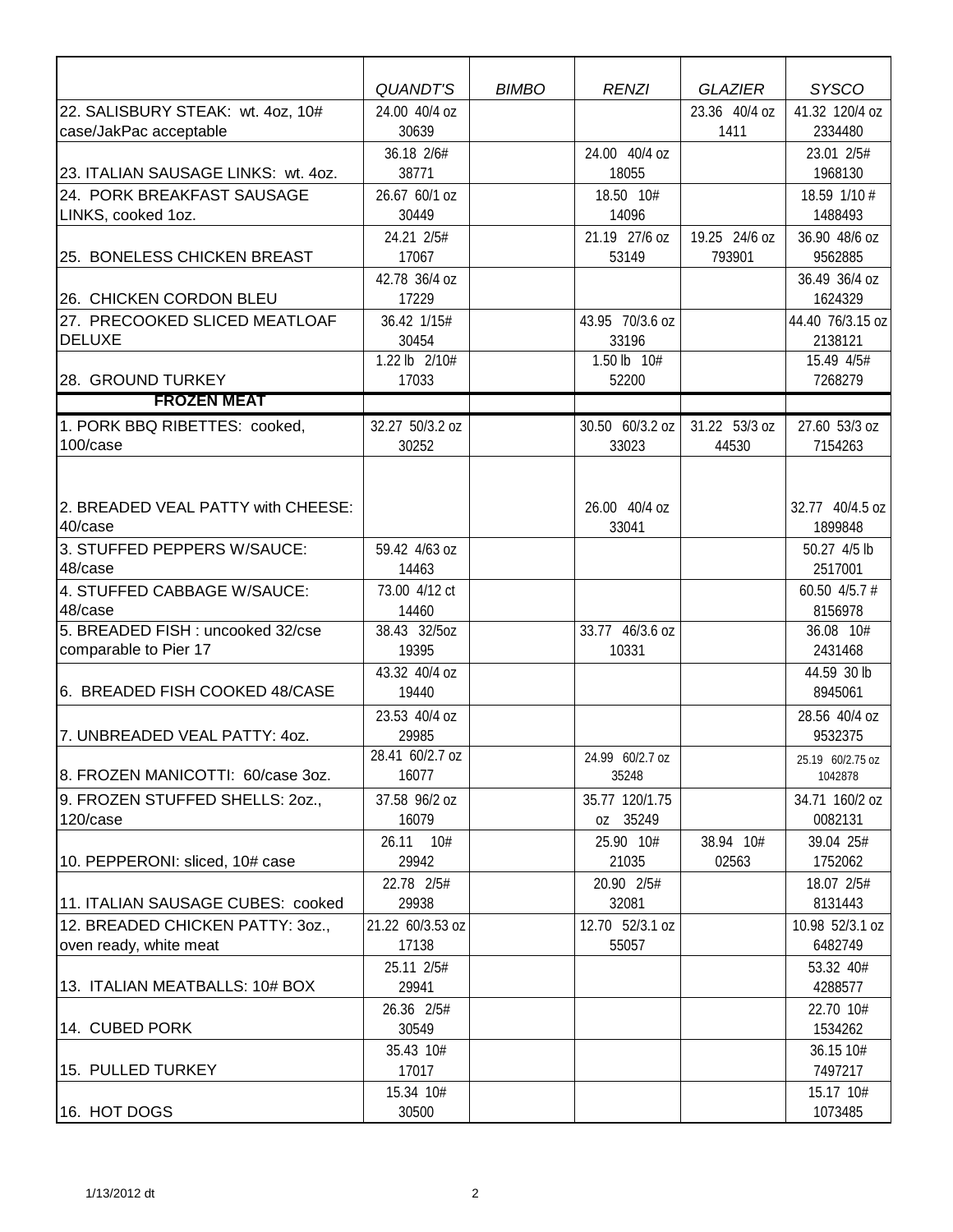|                                 | QUANDT'S                 | <b>BIMBO</b> | <b>RENZI</b>         | <b>GLAZIER</b>             | <b>SYSCO</b>              |
|---------------------------------|--------------------------|--------------|----------------------|----------------------------|---------------------------|
|                                 |                          |              |                      |                            |                           |
| 17. BABY BACK RIBS              | 2.93 lb 30# avg<br>38188 |              |                      |                            |                           |
|                                 | 31.84 107/1.5 oz         |              |                      |                            | 21.90 160/1 oz            |
| 18. BREAKFAST TURKEY SAUSAGE    | 30505                    |              |                      |                            | 5393236                   |
|                                 | 35.66 40/4 oz            |              |                      |                            | 77.93 4/10#               |
| 19. UNBREADED FISH FILLETS 4 oz | 19450<br>25.39 160/1 oz  |              |                      |                            | 8085698<br>18.90 10#      |
| 20. BREAKFAST SAUSAGE PATTIES   | 30489                    |              |                      |                            | 7131907                   |
| <b>FISH</b>                     |                          |              |                      |                            |                           |
|                                 | 48.70 6/66.5 oz          |              |                      | 57.56 6/66.5 oz            | 51.87 6/66.5 oz           |
| 1. TUNA FISH: 4# can            | 3099<br>57.78 24/12 oz   |              |                      | 16003                      | 2742831<br>57.56 24/12 oz |
| 2. TUNA FISH: 12 oz can         | 3092                     |              |                      | 59.78 24/12.25 oz<br>01164 | 8524357                   |
| EGGS                            |                          |              |                      |                            |                           |
|                                 | 19.59 10#                |              |                      | 35.29 20#                  | 22.59 2/10#               |
| 1. PEELED HARD COOKED: 20#      | 38000                    |              |                      | 20123                      | 5826500                   |
|                                 | 44.75 15/2#              |              | 31.70 15/2#          | 34.98 15/2#                | 26.11 12/2#               |
| 2. PASTEURIZED EGGS: 15/2#      | 10063 liquid             |              | 27022                | 81350                      | 6296404                   |
| 3. EGG PATTIES - frozen         | 33.04 200/1 oz<br>10078  |              |                      |                            | 28.42 200/1 oz<br>9546797 |
| <b>PASTA</b>                    |                          |              |                      |                            |                           |
|                                 | 16.25 10/2#              |              | 14.75 20#            | 25.58 20#                  | 11.36 20#                 |
| 1. SPAGHETTI                    | 6746                     |              | 84072                | 650223                     | 8836647                   |
|                                 | 16.25 10/2#              |              | 14.75 20#            | 25.58 20#                  | 12.17 20#                 |
| 2. ELBOW MACARONI               | 6747                     |              | 84073                | 650246                     | 8644375                   |
| 3. ZITI                         | 24.35 2/10#<br>6720      |              | 14.75 20#<br>84074   |                            | 11.26 20#<br>0819439      |
|                                 | 29.33 2/10#              |              | 9.50 10#             |                            | 22.46 2/10#               |
| 4. SPIRALS: tricolored          | 6896                     |              | 84096                |                            | 4862819                   |
|                                 |                          |              | 12.75 25#            |                            | 12.75 25#                 |
| 5. RICE: par boil               | 13.47 25# 4987           |              | 66014                |                            | 7905441                   |
|                                 | 19.69 12/1#              |              | 13.96 12/1#          |                            | 12.18 10#                 |
| 6. LASAGNA NOODLES              | 6722<br>11.11 10/1#      |              | 76879<br>14.95 10#   | 15.29 20#                  | 4933164<br>9.15 10#       |
| 7. EGG NOODLES                  | 6739                     |              | 84082 wide           | 650251                     | 0469104                   |
|                                 | 17.75 300/.65 oz         |              |                      |                            | 9.91 220/.58 oz           |
| 8. FROZEN RAVIOLI               | 16095                    |              |                      |                            | 1314822                   |
| <b>BAKING PRODUCTS</b>          |                          |              |                      |                            |                           |
| 1. FLOUR                        | 16.80 2/25#<br>6539      |              | 14.99 2/25#<br>10865 | 19.59 2/25#<br>1902        | 14.99 2/25#<br>8379270    |
|                                 | 31.01 50#                |              | 33.95 50#            | 39.89 50#                  | 36.86 50#                 |
| 2. SUGAR, GRANULATED            | 4610                     |              | 68395                | 0013                       | 4782694                   |
|                                 | 34.72 50#                |              | 36.95 50#            | 28.36 24/1#                | 40.39 50#                 |
| 3. SUGAR, CONFECTIONERY         | 4608                     |              | 67007                | 5100                       | 1854918                   |
|                                 | 35.27 50#<br>4603        |              | 41.59 50#<br>67009   |                            | 43.00 50#<br>1854926      |
| 4. SUGAR, BROWN                 | 41.76 50#                |              | 40.95 50#            |                            | 39.28 50#                 |
| 5. SHORTENING                   | 7200                     |              | 77002                |                            | 4132007                   |
|                                 | 41.88 6/gal              |              | 38.40 6/gal          | 43.48 6/gal                | 35.90 6/gal               |
| 6. VEGETABLE OIL                | 7268                     |              | 30088                | 10162                      | 5633003                   |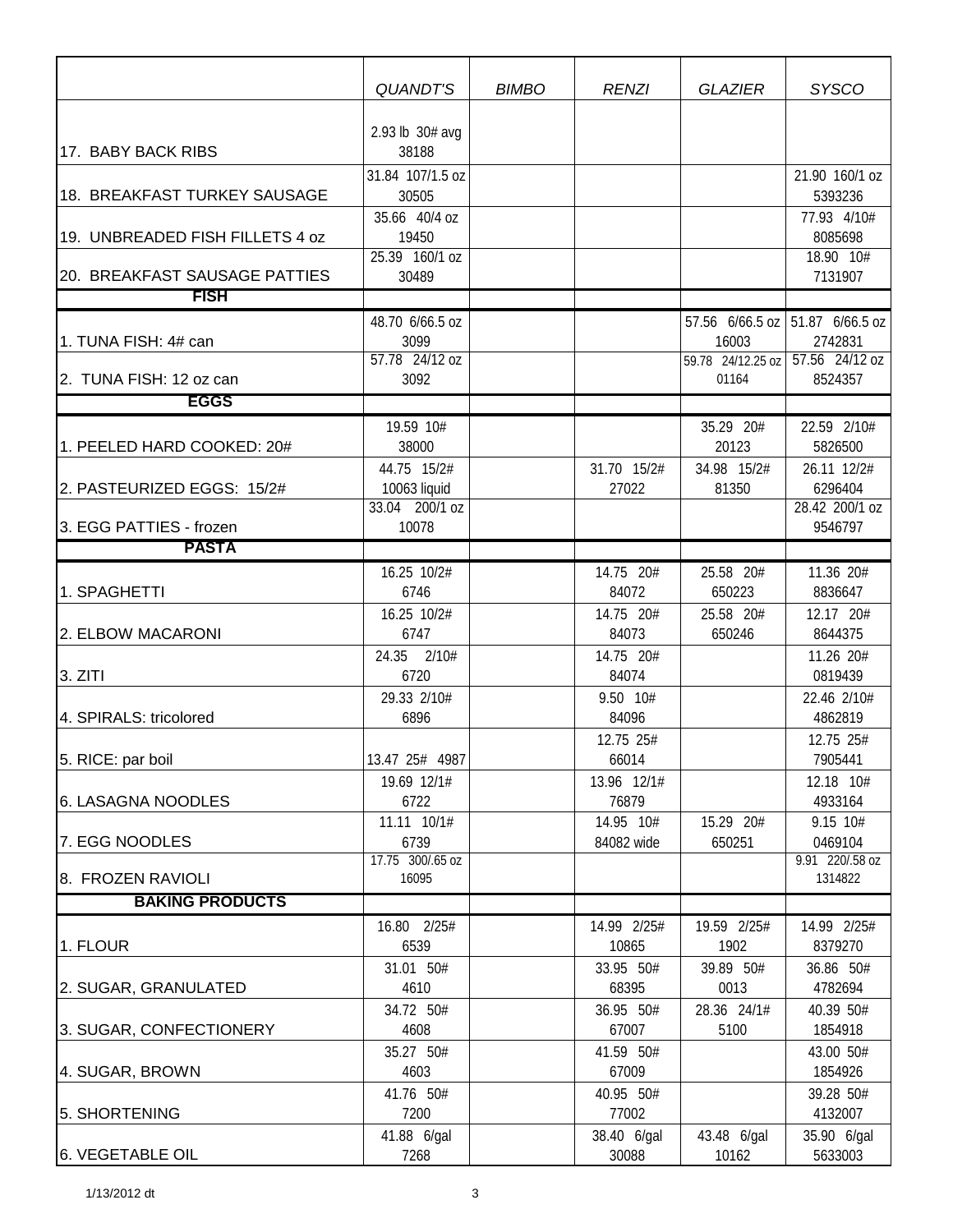|                                                      | <b>QUANDT'S</b>        | <b>BIMBO</b> | <b>RENZI</b>         | <b>GLAZIER</b> | <b>SYSCO</b>               |
|------------------------------------------------------|------------------------|--------------|----------------------|----------------|----------------------------|
|                                                      | 16.33 24/1#            |              | 16.25 24/1#          | 18.24 24/1#    | 14.52 24/1#                |
| 7. CORN STARCH                                       | 5206                   |              | 91369                | 50530          | 4032991                    |
| 8. BAKING SODA                                       | 14.83 12/2#<br>4440    |              | 15.00 24/1#<br>68058 |                | 9.80 12/24 oz<br>4950598   |
|                                                      | 32.34 6/5#             |              | 29.95 6/5#           |                | 40.70 6/5#                 |
| 9. BAKING POWDER                                     | 4451                   |              | 68064                | 9.44 5# 84581  | 5517701                    |
|                                                      |                        |              | 19.99 10#            | 23.68 5/2#     | 18.20 5/2#                 |
| 10. COCONUT: unsweetened                             |                        |              | 10189                | 787            | 4510921                    |
|                                                      | 25#<br>53.41           |              | 59.95 25#            |                | 40.89 25#                  |
| 11. SEMI-SWEET CHOCOLATE CHIPS                       | 4468                   |              | 92200                |                | 5335732                    |
|                                                      | 37.84 5# 4819          |              |                      |                | 61.05 3/2#                 |
| 12. WALNUTS                                          | halves & pieces        |              |                      |                | 4645404                    |
|                                                      | 50.41 6/5#             |              | 42.95 6/5#           | 47.60 6/5#     | 50.65 6/5#                 |
| 13. PEANUT BUTTER                                    | 4124                   |              | 92543                | 333266         | 4009189                    |
|                                                      | 38.38 12/1.75#         |              |                      |                | 54.31 4/3.56#              |
| 14. CHIX STUFFING MIX                                | 5045                   |              |                      |                | 1958016                    |
|                                                      | 56.36 6/5#             |              |                      |                | 53.93 6/5#                 |
| 15. BRAN MUFFIN MIX                                  | 6424                   |              |                      |                | 4044020                    |
|                                                      | 18.07 2000             |              |                      |                |                            |
| 16. SALT SUBSTITUTE                                  | 4665                   |              |                      |                |                            |
|                                                      | 61.09 25#              |              |                      |                |                            |
| 17. PEANUT BUTTER CHIPS<br><b>INDIVIDUAL CEREALS</b> | 4466                   |              |                      |                |                            |
|                                                      |                        |              |                      |                |                            |
| 1. CHEERIOS - Individual                             | 21.30<br>96 6559       |              |                      |                | 18.13 96/.75 oz<br>5594049 |
|                                                      |                        |              |                      |                | 17.85 96/.75 oz            |
| 2. CORN FLAKES - Individual                          | 21.30 96 6555          |              |                      |                | 5593967                    |
|                                                      | 21.30 96               |              |                      |                | 19.23 96/1.25 oz           |
| 3. RAISIN BRAN - Individual                          | 6558                   |              |                      |                | 5594015                    |
|                                                      | 34.06 96               |              |                      |                | 15.71 96/5/8 oz            |
| 4. SPECIAL K - Individual                            | 6588                   |              |                      |                | 4044699                    |
|                                                      | 21.30 96               |              |                      |                | 17.85 96/.75 oz            |
| 5. RICE CRISPIES - Individual                        | 6560                   |              |                      |                | 5594023                    |
|                                                      | 43.01 12/28 oz         |              |                      |                | 19.95 12/28 oz             |
| 6. CREAM OF WHEAT - Bulk                             | 6650<br>28.39 12/42 oz |              |                      |                | 8562639                    |
| 7. OATMEAL - Individual                              | 6646 quick             |              |                      |                |                            |
|                                                      |                        |              |                      |                | 26.77 70/1.06 oz           |
| 8. SHREDDED WHEAT - Individual                       | 33.72 70 6326          |              |                      |                | 6199269                    |
|                                                      |                        |              |                      |                |                            |
| 9. SHREDDED WHEAT - Bulk                             |                        |              |                      |                |                            |
|                                                      |                        |              |                      |                | 51.22 12/12 ct             |
| 10. CREAM OF WHEAT - Individual                      |                        |              |                      |                | 5503448                    |
|                                                      |                        |              |                      |                | 17.85 96/1 oz              |
| 11. BRAN FLAKES - Individual                         | 33.72 70 6322          |              |                      |                | 8921132                    |
| <b>DESSERT MIXES</b>                                 |                        |              |                      |                |                            |
|                                                      |                        |              |                      |                |                            |
| 1. BANANA NUT MUFFIN MIX                             |                        |              | 55.85 6/5#<br>28008  |                |                            |
|                                                      | 30.14 6/5#             |              | 29.95 6/5#           |                | 67.06 6/78 oz              |
| 2. BLUEBERRY MUFFIN MIX                              | 6415                   |              | 28030                |                | 4664504                    |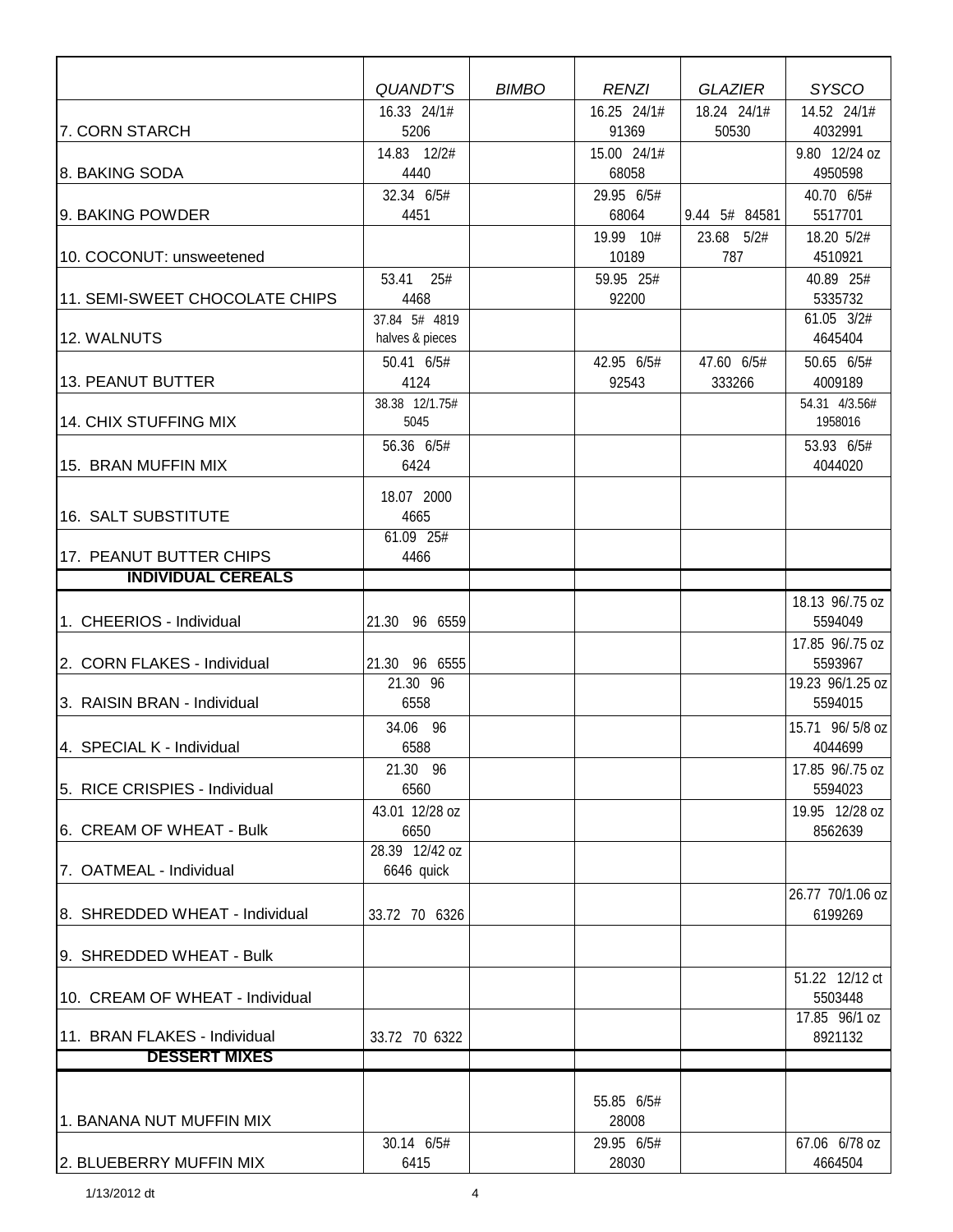|                                       | <b>QUANDT'S</b><br>29.01 6/5#       | <b>BIMBO</b> | <b>RENZI</b><br>26.95 6/5# | <b>GLAZIER</b> | <b>SYSCO</b><br>30.54 6/5#          |
|---------------------------------------|-------------------------------------|--------------|----------------------------|----------------|-------------------------------------|
| 3. BASIC MUFFIN MIX                   | 6414                                |              | 28231                      |                | 4947958                             |
|                                       | 32.85 6/6#                          |              | 27.95 6/5#                 |                | 23.95 6/5#                          |
| 4. BROWNIE MIX                        | 6505                                |              | 28038                      |                | 9031584                             |
|                                       | 50.22 12/16 oz                      |              |                            |                | 48.63 12/16 oz                      |
| 5. ANGELFOOD CAKE                     | 6301                                |              |                            |                | 4045621                             |
|                                       | 29.13 6/5#                          |              |                            |                |                                     |
| 6. SPICE CAKE MIX                     | 6450                                |              |                            |                |                                     |
|                                       | 61.55 2/10#                         |              | 35.99 6/4.5#               |                | 2/11# 57.98 choc                    |
| 7. READY TO SPREAD ICING: MUST BE     | van 6497 / choc                     |              | choc 28254 / van           |                | fudge 4158929 /<br>53.90 vanilla    |
| SHELF STABLE CHOCOLATE & VANILLA      | 6496                                |              | 28255                      |                | 4046124                             |
|                                       |                                     |              |                            |                |                                     |
|                                       | 6/5# 27.66 yel<br>6744 / 30.95 choc |              |                            |                | 6/5# 20.87 yel                      |
|                                       | 6442 / 29.51 wh                     |              |                            |                | 6530406 & wh<br>6530422 / 23.79     |
| 8. CAKE MIXES: Yellow/White/Chocolate | 6755                                |              |                            |                | devils food 6530372                 |
|                                       |                                     |              |                            |                |                                     |
|                                       |                                     |              |                            |                | 71.40 6/5#                          |
| 9. CARROT CAKE MIX                    |                                     |              |                            |                | 4045647                             |
| 10. DIABETIC CAKE MIXES:              | 23.28 6/16 oz                       |              |                            |                | 6/16 oz 22.23                       |
| Yellow/White/Chocolate                | W:6045 / C:6046                     |              |                            |                | Van:6094528 / 20.24<br>Choc:6094536 |
|                                       |                                     |              |                            |                | 69.27 6/5#                          |
| 11. SMOOTH SPREAD ICING (add water)   |                                     |              |                            |                | 4046116                             |
|                                       |                                     |              |                            |                | 60.11 6/24 oz                       |
| 12. EGG CUSTARD - No Bake             |                                     |              |                            |                | 5586086                             |
|                                       |                                     |              |                            |                |                                     |
|                                       |                                     |              |                            |                | 74.22 6/4#                          |
| 13. CHEESECAKE                        |                                     |              |                            |                | 1678481                             |
|                                       | 29.24 6/5#                          |              |                            |                | 30.34 6/5#                          |
| 14. GINGERBREAD MIX                   | 6446<br>26.52 6/5#                  |              |                            |                | 8946451<br>20.71 6/5#               |
| 15. CORN MUFFIN MIX                   | 6413                                |              |                            |                | 4906459                             |
| <b>COOKING PRODUCTS</b>               |                                     |              |                            |                |                                     |
|                                       | 40.32 6/1#                          |              | 44.59 12/1#                | 68.28 12/1#    |                                     |
| 1. BEEF SOUP BASE LOW SODIUM          | 8780                                |              | 57716                      | 75851          |                                     |
|                                       | 40.32 6/1#                          |              | 39.95 12/1#                | 66.99 12/1#    | 41.56 12/12 oz                      |
| 2. CHICKEN SOUP BASE LOW SODIUM       | 8782                                |              | 57715                      | 75850          | 5199039                             |
|                                       | 36.25 6/.5 gal                      |              | 11.45 5 gal                |                | 34.24 6/.5 gal                      |
| 3. SOY SAUCE LOW SODIUM               | 1561                                |              | 91541<br>26.25 8/1#        |                | 4897641                             |
| 4. PORK GRAVY MIX                     | 34.22 8/1#<br>8746                  |              | 57709                      |                | 21.13 6/11.3 oz<br>9829748          |
|                                       | 35.60 8/1#                          |              | 16.95 8/15 oz              |                | 22.76 8/15 oz                       |
| 5. TURKEY GRAVY MIX                   | 8758                                |              | 28430                      |                | 6799787                             |
|                                       | 57.64 6/10#                         |              | 57.00 6/10#                |                | 64.01 6/10#                         |
| 6. SAUSAGE GRAVY                      | 6805                                |              | 10625                      |                | 4958542                             |
|                                       | 17.66 4/gal                         |              |                            |                | 19.16 4/gal                         |
| 7. WORCESTERSHIRE SAUCE               | 5814                                |              |                            |                | 4007894                             |
|                                       | 26.76 6/5#                          |              |                            | 34.89 6/5#     | 15.97 6/5#                          |
| 8. PANCAKE MIX                        | 6432                                |              |                            | 20347          | 5301643                             |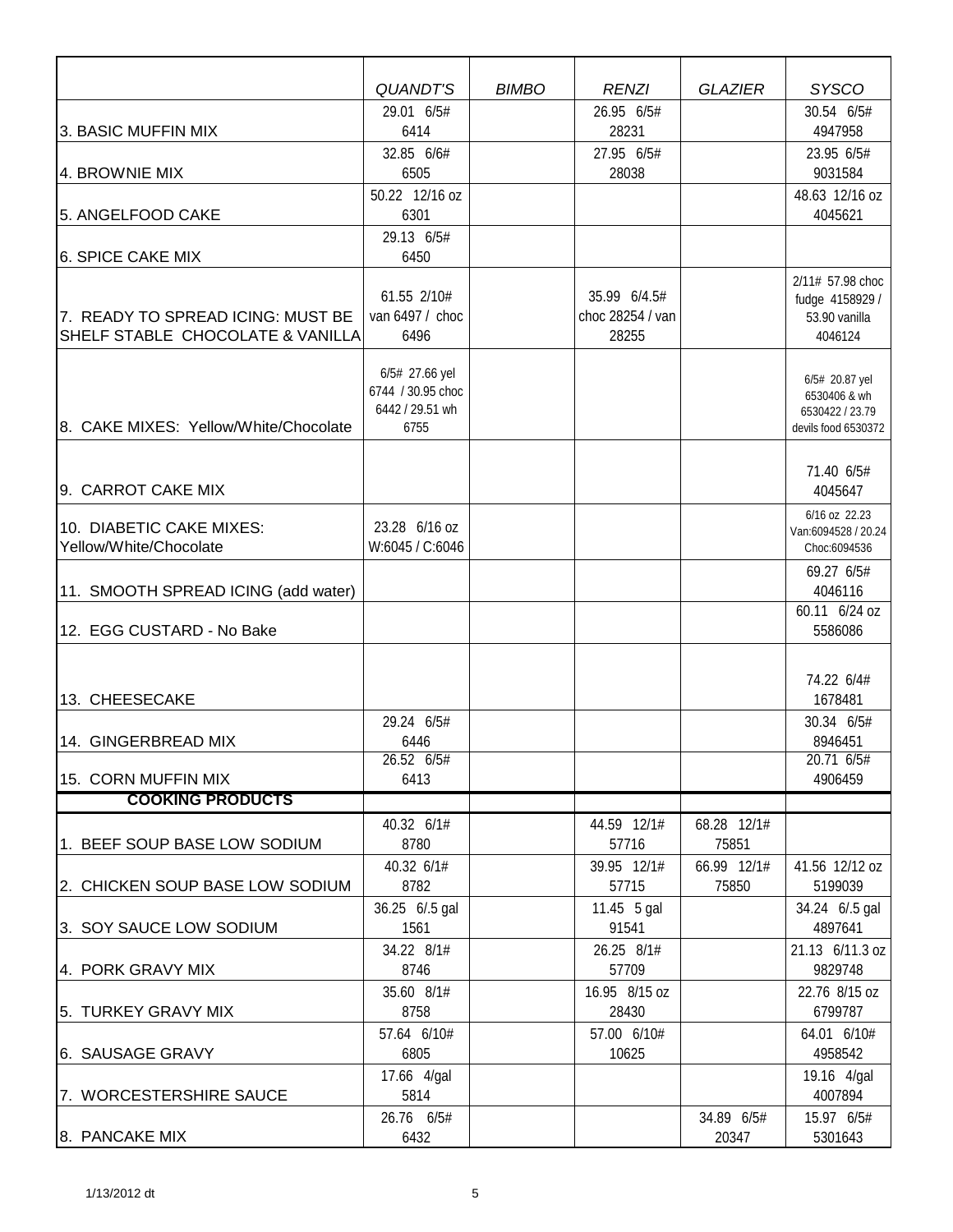|                                                               | <b>QUANDT'S</b>       | <b>BIMBO</b> | <b>RENZI</b>         | <b>GLAZIER</b> | <b>SYSCO</b>             |
|---------------------------------------------------------------|-----------------------|--------------|----------------------|----------------|--------------------------|
|                                                               | 47.66 6/5#            |              |                      |                | 20.00 6/5#               |
| 9. BISQUICK MIX                                               | 6502                  |              |                      |                | 8463895                  |
| 10. INSTANT BROTH & SEASONING -<br><b>BEEF</b>                |                       |              | 41.50 6/50 ct        |                |                          |
| 11. INSTANT BROTH & SEASONING -                               |                       |              | 41.50 6/50 ct        |                |                          |
| <b>CHICKEN</b>                                                |                       |              | 32415                |                |                          |
|                                                               | 27.40 12/49 oz        |              |                      |                | 24.36 12/49 oz           |
| 12. BEEF BROTH                                                | 8562                  |              |                      |                | 5568233                  |
|                                                               | 38.27 12/5#           |              |                      |                | 38.59 12/5#              |
| 13. CHICKEN GRAVEY                                            | 6825                  |              |                      |                | 4220364                  |
|                                                               | 26.98 12/49 oz        |              |                      |                | 23.69 12/49 oz           |
| 14. CHICKEN BROTH                                             | 8561                  |              |                      |                | 5568241                  |
|                                                               |                       |              |                      |                |                          |
| 15. THICK-IT INSTANT HEALTHCARE                               | 48.83 200/.5 oz       |              |                      |                | 13.56 100/6.5            |
| <b>FOOD THICKENER - PC</b><br>16. THICK-IT INSTANT HEALTHCARE | 5211<br>81.83 25#     |              |                      |                | gm 0101758               |
| <b>FOOD THICKENER - Bulk</b>                                  | 3216                  |              |                      |                | 54.46 25#<br>0102194     |
| <b>SALAD DRESSINGS</b>                                        |                       |              |                      |                |                          |
|                                                               |                       |              |                      |                |                          |
| 1. SALAD DRESSING Low Fat Ranch                               | 38.33 4/gal<br>8309   |              | 31.13 4/gal<br>56077 |                | 39.49 4/gal<br>4086575   |
|                                                               | 33.28 4/gal           |              | 24.95 4/gal          |                | 23.21 4/gal              |
| 2. SALAD DRESSING Low Fat French                              | 8297                  |              | 56050                |                | 4086567                  |
| 3. SALAD DRESSING Low Fat Thousand                            |                       |              | 37.49 4/gal          |                |                          |
| Island                                                        |                       |              | 56060                |                |                          |
| 4. SALAD DRESSING Low Fat Golden                              | 24.51 4/gal           |              | 20.75 4/gal          |                | 22.56 4/gal              |
| Italian                                                       | 8306                  |              | 56025                |                | 4488946                  |
| <b>SPICES</b>                                                 |                       |              |                      |                |                          |
|                                                               | 44.75 6/25 oz         |              | 26.95 6#             |                | 11.27 5#                 |
| 1. GARLIC 1.5#                                                | 9361                  |              | 69281                | 5.70 16 oz 432 | 6713507                  |
|                                                               | 44.73 6/16 oz         |              | 32.95 5#             |                | 46.21 6/18 oz            |
| 2. PEPPER 1#                                                  | 9304                  |              | 68260                | 8.55 16 oz 472 | 6639827                  |
|                                                               | 32.11 6/5 oz          |              |                      | 3.50 6.5 oz    | 13.42 5#                 |
| 3. BASIL LEAVES 5.5 oz                                        | 9303                  |              |                      | 402            | 6461982                  |
|                                                               | 35.05 6/1 oz          |              | 22.89 6/1 oz         | 4.55 1.5 oz    | 26.95 6/1.35 oz          |
| 4. CHIVES, DRIED 1.12 oz                                      | 9311                  |              | 68086                | 418            | 5913694                  |
| 5. PARSLEY FLAKES 11 oz                                       | 46.26 3/10 oz<br>9342 |              | 8.95 11 oz<br>68246  | 9.42 10 oz 468 | 28.08 3/10 oz<br>5229265 |
|                                                               | 64.99 6/3#            |              |                      |                | 36.91 6/2#               |
| 6. ONIONS 3# dehydrated                                       | 1856                  |              |                      |                | 5865498                  |
|                                                               | 70.31 6/12 oz         |              | 44.94 6/10 oz        | 4.88 14.5 oz   | 27.17 6/12 oz            |
| 7. POULTRY SEASONING 10 oz                                    | 9352                  |              | 68321                | 486            | 5229562                  |
|                                                               | 22.94 6/16 oz         |              |                      |                | 35.58 6/20 oz            |
| 8. CHILI POWDER                                               | 9317                  |              |                      | 6.48 18 oz 416 | 9806498                  |
|                                                               | 36.60 500             |              |                      |                |                          |
| I9. MRS. DASH SALT SUBSTITUTE                                 | 9375                  |              |                      |                |                          |
| <b>SOUP</b>                                                   |                       |              |                      |                |                          |
|                                                               | 43.17 12/5 lb         |              | 40.96 12/5#          |                |                          |
| 1. CR MUSHROOM LO-SO #5 CAN                                   | 3492                  |              | 11899                |                |                          |
|                                                               | 40.50 12/5 lb         |              | 32.92 12/5#          |                | 34.51 12/50oz            |
| 2. TOMATO LO-SO #5 CAN                                        | 3498                  |              | 11890                |                | 4146445                  |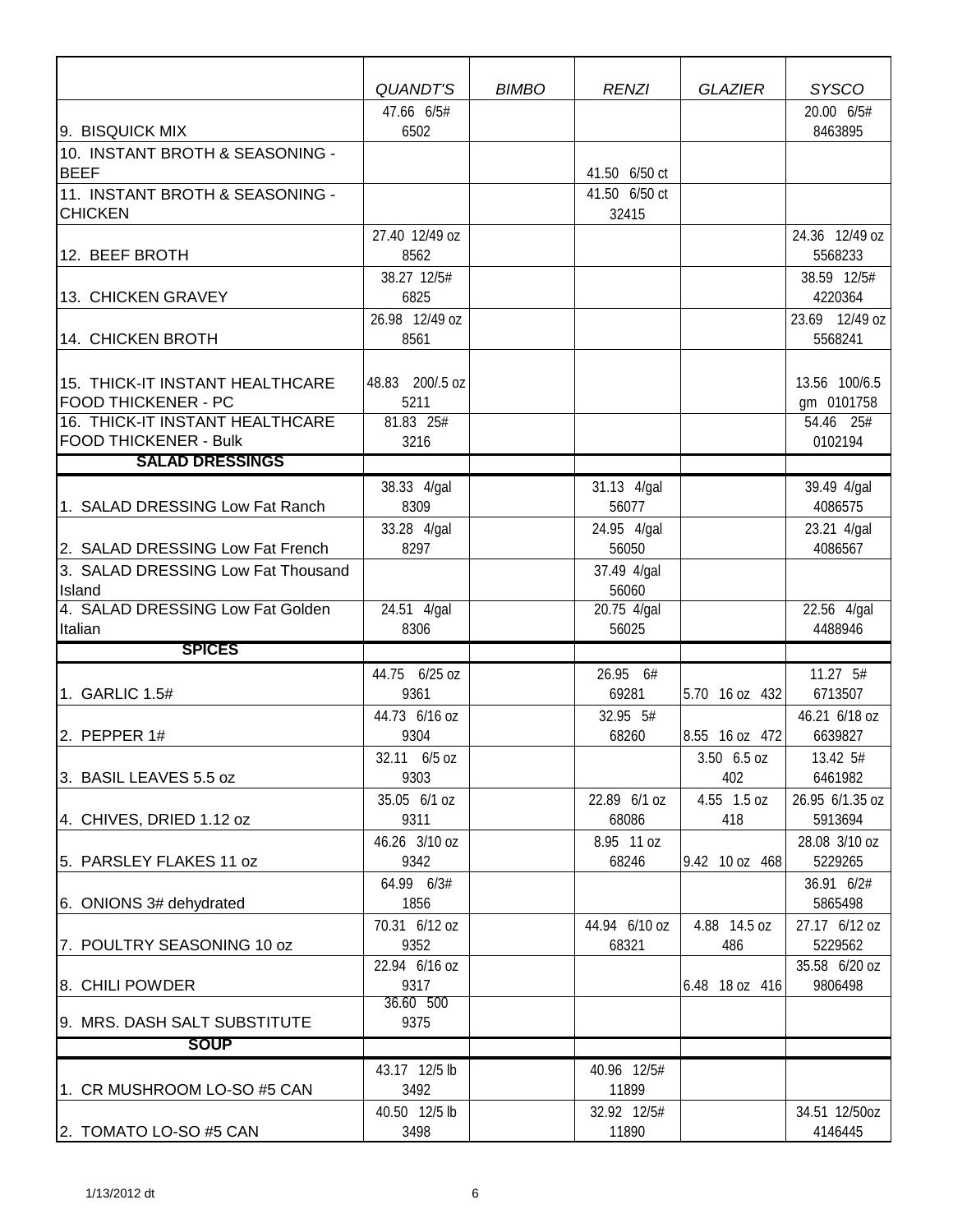|                                        | QUANDT'S                                   | <b>BIMBO</b> | <b>RENZI</b>    | <b>GLAZIER</b> | <b>SYSCO</b>                                   |
|----------------------------------------|--------------------------------------------|--------------|-----------------|----------------|------------------------------------------------|
|                                        | 18.45 24/7.25 oz                           |              | 16.55 24/7.5 oz |                | 17.25 24/7.25 oz                               |
| 3. CHICKEN NOODLE LO-SO                | 3505                                       |              | 76569           |                | 4104469                                        |
|                                        |                                            |              | 17.33 24/7.5 oz |                | 17.24 24/7.25 oz                               |
| 4. VEGETABLE LO-SO                     |                                            |              | 36997           |                | 4013108                                        |
|                                        | 19.04 24/7.25                              |              | 16.42 24/7.5 oz |                | 15.73 24/7.25 oz                               |
| 5. TOMATO LO-SO                        | oz 3510                                    |              | 36994           |                | 4013066                                        |
|                                        |                                            |              |                 |                |                                                |
| 6. CREAM OF CHICKEN SOUP               |                                            |              |                 |                |                                                |
| 7. CREAM OF MUSHROOM SOUP              | 19.19 24/7.25<br>oz 3509                   |              |                 |                | 16.93 24/7.25 oz<br>4013041                    |
| <b>FROZEN DESSERTS</b>                 |                                            |              |                 |                |                                                |
|                                        |                                            |              |                 |                |                                                |
| 1. APPLE PIE RAW                       | 25.85 6/46 oz<br>12956                     |              |                 |                | 22.15 6/46 oz<br>1972744                       |
|                                        | 37.60 6/38 oz                              |              | 34.95 6/10"     |                | 31.86 6/48 oz                                  |
| 2. APPLE PIE BAKED                     | 12942                                      |              | 48336           |                | 9787748                                        |
|                                        | 37.50 6/46 oz                              |              |                 |                | 30.48 6/46 oz                                  |
| 3. APPLE PIE SUGAR FREE                | 13025                                      |              |                 |                | 1037639                                        |
|                                        | 50.86 6/47 oz                              |              |                 |                | 32.18 6/46 oz                                  |
| 4. CHERRY PIE RAW                      | 12949                                      |              |                 |                | 1972702                                        |
|                                        | 37.50 6/46 oz                              |              |                 |                |                                                |
| 5. DIET SUGAR FREE CHERRY PIE          | 13024                                      |              |                 |                |                                                |
|                                        | 39.41 6/46 oz                              |              |                 |                | 33.87 6/46 oz                                  |
| 6. BLUEBERRY PIE RAW                   | 12959                                      |              |                 |                | 1972728                                        |
|                                        | 50.26 6/46 oz                              |              |                 |                |                                                |
| 7. DIET SUGAR FREE BLUEBERRY PIE       | 13030                                      |              |                 |                |                                                |
|                                        |                                            |              |                 |                | 6/27 oz 28.19                                  |
|                                        | 30.63 6/27 oz choc<br>12983 / bana 12984 / |              |                 |                | choc: 9789686 / 27.08<br>bana: 9788936 / 27.30 |
| 8. CREAM PIES:                         | 4/42 oz cocon 12800                        |              |                 |                | cocon:9809294                                  |
|                                        | 43.49 6/48 oz                              |              |                 |                | 40.81 6/48 oz                                  |
| 9. FRUIT OF THE FOREST PIE             | 12950                                      |              |                 |                | 9785601                                        |
|                                        | 31.19 6/43 oz                              |              |                 |                | 29.82 6/46 oz                                  |
| 10. STRAWBERRY RHUBARB PIE             | 12516                                      |              |                 |                | 9785312                                        |
| 11. CARROT CAKE premade, 3             | 68.25 4/12x16                              |              |                 |                | 61.59 4/99 oz                                  |
| sheets/box                             | 12953                                      |              |                 |                | 2296507                                        |
|                                        | 23.16 240/1 oz                             |              |                 |                | 40.03 320/1 oz                                 |
| 12. OATMEAL COOKIES - ready to bake    | 13399                                      |              |                 |                | 7040538                                        |
| 13. LEMON PIE                          | 28.99 4/46 oz<br>13012                     |              |                 |                | 29.89 6/38 oz<br>9788522                       |
|                                        | 35.61 6/30 oz                              |              |                 |                | 34.87 6/33 oz                                  |
| 14. BOSTON CREAM PIE                   | 13001                                      |              |                 |                | 1972090                                        |
|                                        | 20.43 5#                                   |              |                 |                | 35.26 200/.75 oz                               |
| 15. DIABETIC COOKIES - ready to bake   | 13005                                      |              |                 |                | 5754403                                        |
|                                        | 6.05 24/4 oz                               |              |                 |                | 21.48 96/4 oz                                  |
| 16. VANILLA ICE CREAM - individual     | 10691                                      |              |                 |                | 2220200                                        |
|                                        | 6.05 24/4 oz                               |              |                 |                | 21.48 96/4 oz                                  |
| 17. CHOCOLATE ICE CREAM - individual   | 10692                                      |              |                 |                | 2220226                                        |
|                                        | 6.89 24/4 oz                               |              |                 |                | 3.67 24/4 oz                                   |
| 18. NSA VANILLA ICE CREAM - individual | 10695                                      |              |                 |                | 2376770                                        |
| 19. NSA CHOCOLATE ICE CREAM -          | 6.89 24/4 oz<br>10694                      |              |                 |                | 3.67 24/4 oz<br>7769383                        |
| individual                             |                                            |              |                 |                |                                                |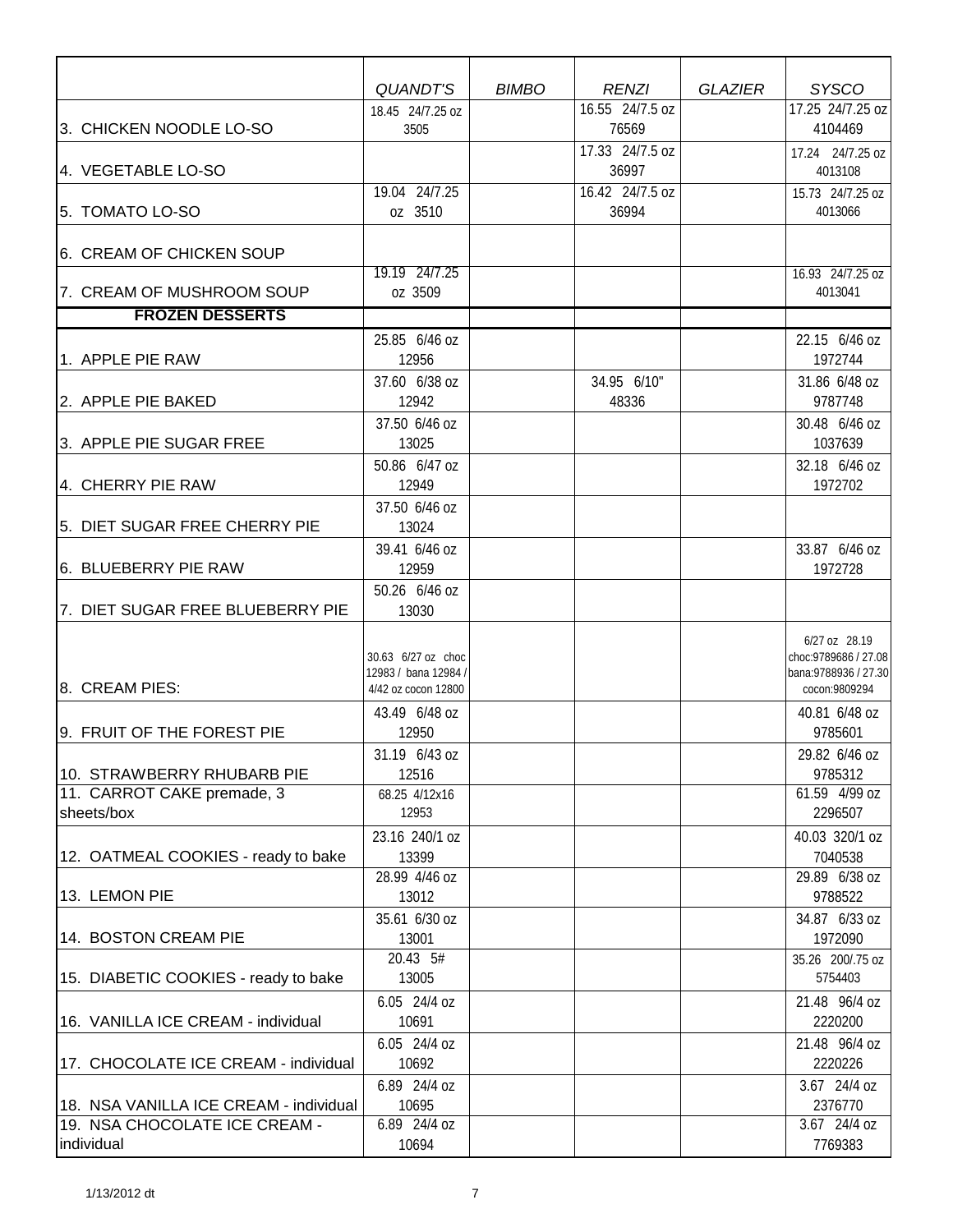|                                                     | QUANDT'S                             | <b>BIMBO</b> | <b>RENZI</b>                         | <b>GLAZIER</b>                     | <b>SYSCO</b>                            |
|-----------------------------------------------------|--------------------------------------|--------------|--------------------------------------|------------------------------------|-----------------------------------------|
| <b>JUICES</b>                                       |                                      |              |                                      |                                    |                                         |
| 1. ORANGE                                           | 24.03 12/46 oz<br>2605               |              | 22.79 12/46 oz<br>47057              |                                    | 18.59 12/46 oz<br>8910541               |
| 2. PINEAPPLE                                        | 26.82 12/46 oz<br>3012               |              | 24.95 12/46 oz<br>47058              |                                    | 23.52 12/46 oz<br>5116504               |
| 3. APPLE                                            | 22.03 12/46 oz<br>2600               |              | 18.95 12/46 oz<br>47050              | 25.50 12/46 oz<br>1046             | 16.98 12/46 oz<br>8910537               |
| 4. TOMATO                                           | 19.25 12/46 oz<br>2680               |              | 14.26 12/46 oz<br>47060              | 19.38 12/46 oz<br>50185            | 12.59 12/46 oz<br>4081584               |
| 5. CRANBERRY                                        | 25.15 12/46 oz<br>3013               |              | 25.95 12/46 oz<br>47052              |                                    | 19.95 12/46 oz<br>8910558               |
| 6. V-8 EZO LO SO, low sodium                        | 25.60 48/5.5 oz<br>2693              |              | 23.59 48/5.5 oz<br>47331             |                                    | 21.36 48/5.5 oz<br>5142187              |
| 7. ORANGE JUICE EZO                                 | 20.75 48/5.5 oz<br>2640              |              | 17.95 48/6 oz<br>47049               |                                    | 18.37 48/5.5 oz<br>4164018              |
| 8. CRANBERRY EZO                                    | 18.66 48/5.5 oz<br>2617              |              | 17.57 48/5.5 oz<br>47345             |                                    | 18.21 48/5.5 oz<br>4164364              |
| 9. GRAPEFRUIT EZO                                   | 19.71 48/5.5 oz<br>2624              |              | 18.75 48/5.5 oz<br>47047             |                                    | 19.70 48/5.5 oz<br>4164026              |
| 10. PINEAPPLE EZO                                   | 18.94 48/6 oz<br>2653                |              | 16.59 48/5.5 oz<br>47048             |                                    | 17.04 48/6 oz<br>4121950                |
| 11. APPLE EZO                                       | 13.91 48/5.5 oz<br>2625              |              | 16.95 48/6 oz<br>47046               |                                    | 19.09 48/5.5 oz<br>4164034              |
| 12. GRAPE JUICE                                     | 25.49 12/46 oz<br>2628               |              | 22.95 12/46 oz<br>47051              |                                    | 19.95 12/46 oz<br>8910566               |
| 13. PC GRAPE JUICE 5.5 oz                           | 19.39 48/5.5 oz<br>2639              |              |                                      |                                    | 19.26 48/5.5 oz<br>4164497              |
| 14. EZO TOMATOE JUICE                               | 15.82 48/6 oz<br>2683                |              |                                      |                                    | 14.01 48/6 oz<br>5161658                |
| <b>BULK PRODUCTS</b>                                |                                      |              |                                      |                                    |                                         |
| 1. TOMATO CATSUP                                    | 20.80 6/10#<br>1484                  |              | 19.95 6/10#<br>57081                 | 23.48 6/10#<br>20721               | 19.24 6/10#<br>4005989                  |
| 2. SLICED BEETS                                     | 24.63 6/10#<br>1340                  |              | 23.95 6/10#<br>62065                 | 30.09 6/10#<br>10419               | 19.54 6/10#<br>0173740                  |
| 3. DICED BEETS<br>4. SPAGHETTI SAUCE, comparable to | 25.20 6/10#<br>1334<br>35.25 6/10#   |              | 23.95 6/10#<br>62067<br>18.25 6/10#  | 29.44 6/10#<br>3245<br>28.10 6/10# | 21.04 6/10#<br>4109328<br>20.51 6/10#   |
| Angela Mia                                          | 6778                                 |              | 57336                                | 50130                              | 8173423<br>32.46 6/10#                  |
| 5. GREEN PEPPERS<br>6. RED PEPPERS                  | 42.78 6/10#<br>1981                  |              | 36.80 6/10#<br>59000                 |                                    | 4189247                                 |
| 7. MUSHROOMS                                        | 43.32 6/10#<br>1788                  |              | 40.79 6/10#<br>68025                 | 47.42 6/10#<br>30053               | 38.77 6/10#<br>5072137                  |
| 8. NORTHERN BEAN                                    | 21.50 6/10#<br>1180                  |              | 19.95 6/10#<br>62032                 |                                    | 19.10 6/10#<br>4062360                  |
| 9. POTATO PEARL Vitamin C Enriched                  | 36.57 6/5#<br>2082<br>6/10#<br>21.81 |              | 41.44 6/5.5#<br>34139<br>20.95 6/10# | 27.18 6/10#                        | 36.28 6/3.55#<br>4675138<br>22.53 6/10# |
| 10. STEWED TOMATO Grade A                           | 2214                                 |              | 57015                                | 50148                              | 5096474                                 |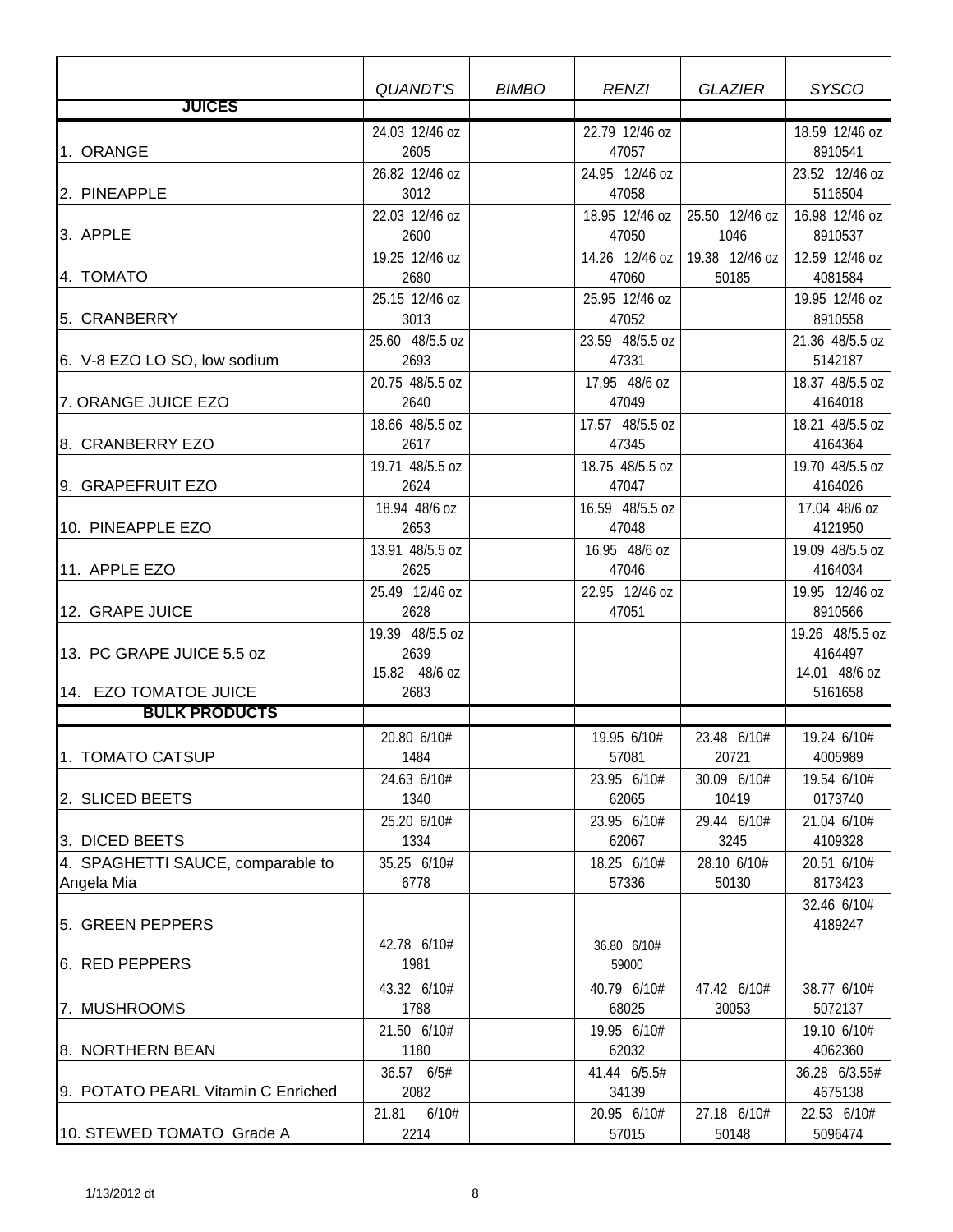|                                               | <b>QUANDT'S</b>     | <b>BIMBO</b> | <b>RENZI</b>         | <b>GLAZIER</b>       | <b>SYSCO</b>           |
|-----------------------------------------------|---------------------|--------------|----------------------|----------------------|------------------------|
| 11. TOMATO PASTE Grade A                      | 32.36 6/10#<br>6783 |              | 29.79 6/10#<br>57035 | 38.46 6/10#<br>50136 | 28.65 6/10#<br>4030664 |
|                                               | 34.78 6/10#         |              | 27.95 6/10#          | 31.22 6/10#          | 25.77 6/10#            |
| 12. SWEET POTATOES, syrup Grade A             | 2054                |              | 92369                | 797100               | 4114625                |
|                                               | 26.32 6/10#<br>2193 |              | 18.77 6/10#<br>57051 | 25.80 6/10#<br>50149 | 18.88 6/10#            |
| 13. PIZZA SAUCE Grade A                       | 23.05 6/10#         |              | 24.59 6/10#          |                      | 4189387<br>24.88 6/10# |
| 14. POTATOES DICED                            | 2052                |              | 62084                |                      | 4108866                |
|                                               | 18.45 6/10#         |              |                      | 20.88 6/10#          | 17.20 6/10#            |
| 15. TOMATO SAUCE                              | 2294                |              |                      | 50138                | 4001921                |
| 16. FRESH VAC PACKED DICED<br><b>POTATOES</b> |                     |              |                      |                      | 14.78 2/10#<br>2598159 |
|                                               | 38.67 4/gal         |              |                      |                      | 15.47 4/gal            |
| 17. CANNONBALL BBQ SAUCE                      | 8283                |              |                      |                      | 8902134                |
| 18. CANNED BEEF STEW                          | 70.72 6/10#<br>6848 |              |                      | 79.36 6/10#<br>490   | 68.21 6/10#<br>4067039 |
|                                               | 27.41 6/10#         |              |                      | 32.10 6/10#          | 20.27 6/10#            |
| 19. CANNED CREAM STYLE CORN                   | 1626                |              |                      | 10593                | 0582106                |
|                                               | 26.20 6/10#         |              |                      | 28.28 6/10#          | 23.37 6/10             |
| 20. CANNED CHILI SAUCE                        | 1496                |              |                      | 50137                | 5096490                |
|                                               | 24.80 6/10#         |              |                      | 29.12 6/10#          | 19.44 6/10#            |
| 21. CANNED GREEN BEANS                        | 1216<br>27.15 6/10# |              |                      | 7259<br>30.29 6/10#  | 8538348<br>21.54 6/10# |
| 22. CANNED WAX BEANS                          | 1290                |              |                      | 3372                 | 4935854                |
|                                               | 20.84 6/10#         |              |                      | 24.47 6/10#          | 21.09 6/10#            |
| 23. CANNED KIDNEY BEANS                       | 1168                |              |                      | 10159                | 6275018                |
|                                               | 32.37 6/10#         |              |                      |                      | 23.72 12/50 oz         |
| 24. BROWN GRAVEY                              | 6827                |              |                      |                      | 4184727                |
| 25. PINTO BEANS                               |                     |              |                      |                      | 18.14 6/10#<br>3362274 |
|                                               |                     |              |                      |                      | 19.88 4/gal            |
| 26. LOW FAT MAYONNAISE                        | 38.87 4/gal         |              |                      |                      | 6912735<br>36.16 4/gal |
| 27. COLE SLAW DRESSING                        | 8310                |              |                      |                      | 4002499                |
| <b>FRUITS</b>                                 |                     |              |                      |                      |                        |
|                                               | 17.66 6/10#         |              | 20.59 6/10#          | 23.25 6/10#          | 21.53 6/10#            |
| 1. APPLESAUCE Unsweetened, Grade A            | 127                 |              | 65045                | 0338                 | 7302151                |
|                                               | 21.42 72/4 oz       |              |                      |                      | 18.56 72/4 oz          |
| 2. PC APPLESAUCE, 40Z                         | 146                 |              |                      |                      | 6818579                |
| 3. CRANBERRY SAUCE Whole, Grade A             | 45.60 6/10#<br>334  |              |                      |                      | 39.97 6/10#<br>5729983 |
|                                               | 41.27 6/10#         |              | 35.00 6/101 oz       |                      | 35.14 6/101 oz         |
| 4. CRANBERRY SAUCE, Jellied, Grade A          | 355                 |              | 64050                |                      | 4608907                |
|                                               | 31.21 6/10#         |              | 28.00 6/10#          | 38.50 6/10#          | 34.39 6/10#            |
| 5. FRUIT COCKTAIL                             | 410                 |              | 63101                | 6450                 | 4503124                |
| 6. PEACHES yellow, light cling halves,        |                     |              | 25.00 6/10#          |                      | 27.54 6/10#            |
| Grade A                                       |                     |              | 63042 sliced         |                      | 4331914                |
| 7. PEACHES sliced, light Grade A              | 31.37 6/10#<br>585  |              | 25.00 6/10#<br>63042 |                      | 28.02 6/10#<br>4218996 |
|                                               | 27.20 6/10#         |              | 25.95 6/10#          |                      | 30.46 6/10#            |
| 8. PEARS halves, light Grade A                | 642                 |              | 64011                |                      | 4261889                |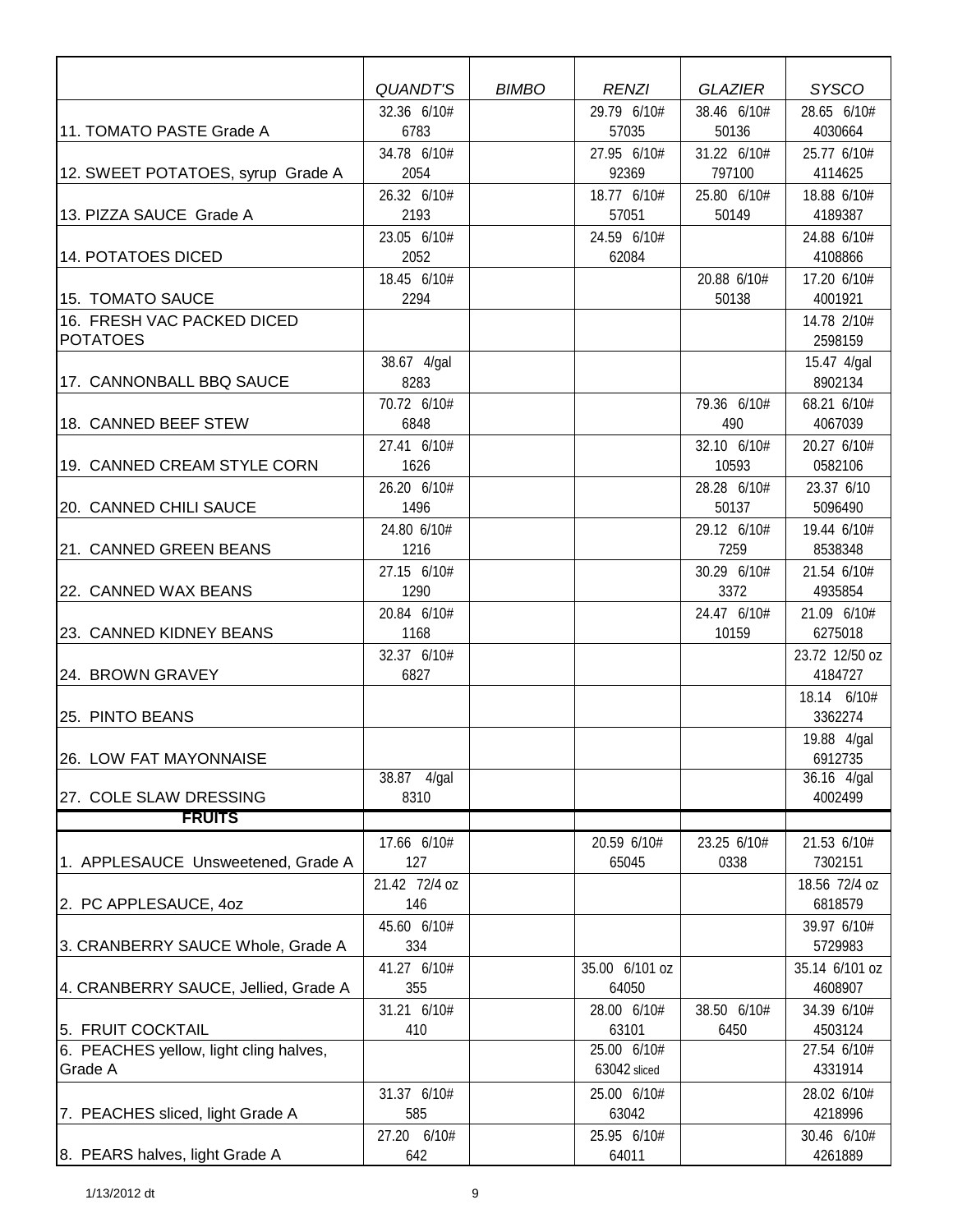|                                            | <b>QUANDT'S</b>         | <b>BIMBO</b> | <b>RENZI</b>         | <b>GLAZIER</b>         | <b>SYSCO</b>           |
|--------------------------------------------|-------------------------|--------------|----------------------|------------------------|------------------------|
| 9. PEARS pieces, light Grade A             | 28.40 6/10 645<br>diced |              | 25.95 6/10#<br>64012 |                        | 26.26 6/10#<br>6109981 |
| 10. CRUSHED PINEAPPLE: fancy, juice        | 27.09 6/10#             |              | 24.95 6/10#          |                        | 25.64 6/10#            |
| Hawaiian Coarse, Grade A                   | 770                     |              | 64045                |                        | 8921201                |
| 11. SLICED APPLES: sliced, juice or water  | 38.94 6/10#             |              | 28.95 6/10#          |                        | 24.86 6/10#            |
| packed, Grade A                            | 104                     |              | 63045                |                        | 4119343                |
|                                            | 26.46 6/10#             |              | 24.00 6/10#          | 30.28 6/10#            | 25.57 6/10#            |
| 12. PINEAPPLE TIDBITS: light, Grade A      | 784                     |              | 64043                | 905267                 | 6588297                |
| 13. PINEAPPLE, sliced, juice packed,       | 29.41 6/10#             |              | 25.85 6/10#          |                        | 23.77 6/10#            |
| Grade A                                    | 730                     |              | 63037                |                        | 1097807                |
|                                            | 39.07 6/10#             |              | 27.95 6/10#          | 37.42 6/10#            | 25.54 6/10#            |
| 14. MANDARIN ORANGE, sections, light       | 490                     |              | 66031                | 6615                   | 1009208                |
| 15. FRUIT MEDLEY, Festival/Classic,        |                         |              |                      |                        | 15.44 1/8#             |
| melon pieces, grapes, etc                  |                         |              |                      |                        | 2527786                |
| 16. TROPICAL FRUIT, papaya, banana,        | 38.98 6/10#             |              | 28.59 6/10#          |                        | 27.06 6/10#            |
| etc.                                       | 431                     |              | 64030                |                        | 0029102                |
|                                            | 28.44 24/6pk            |              |                      |                        | 28.08 144/1.5 oz       |
| 17. SEEDLESS RAISINS                       | 3962                    |              |                      |                        | 9387317                |
| 18. FROZEN STRAWBERRIES,                   | 40.90 6/6.5#            |              |                      |                        | 32.49 30#              |
| <b>UNSWEETENED</b>                         | 10018                   |              |                      |                        | 1024439                |
| 19. FROZEN STRAWBERRIES,                   |                         |              |                      | 43.14 6/6.5#           | 36.16 6/6.5#           |
| <b>SWEETENED</b>                           |                         |              |                      | 16130                  | 7652409                |
|                                            |                         |              |                      |                        | 48/4 oz 20.64          |
|                                            |                         |              |                      |                        | peach 9704917 /        |
|                                            |                         |              |                      |                        | 21.03 mix 9705047 /    |
| 20. FRUIT CUPS                             |                         |              |                      |                        | 20.51 pear 9704974     |
|                                            | 40.25 6/10#             |              |                      |                        | 30.91 6/10#            |
| 21. APRICOTS<br><b>VEGETABLES - FROZEN</b> | 169                     |              |                      |                        | 0029078                |
|                                            |                         |              |                      |                        |                        |
|                                            | 13.09 20#               |              | 11.95 20#            | 18.96 12/2#            | 25.11 20#              |
| 1. CUT GREEN BEANS, Grade A                | 12110<br>21.78 12/2.5#  |              | 45130<br>23.25 12/2# | 15290                  | 3777562<br>22.87 12/2# |
| 2. CUT WAX BEANS, Grade A                  | 12058                   |              | 45256                |                        | 1877026                |
|                                            |                         |              |                      |                        |                        |
|                                            | 14.35 20#<br>12015      |              | 14.25 20#            | 19.20 12/2.5#<br>15350 | 22.97 3/10#            |
| 3. CUT BROCCOLI, Grade A                   |                         |              | 45131                |                        | 4073318                |
| 4. BRUSSEL SPROUTS, Grade A                | 20.11 12/2#<br>12020    |              | 22.25 20#<br>44984   | 17.76 12/2#<br>15420   | 17.70 12/2#<br>7288091 |
|                                            | 11.12 20#               |              | 10.69 20#            | 14.64 12/2#            | 8.64 20#               |
| 5. CUT CARROTS, Grade A                    | 12104                   |              | 45132                | 15480                  | 0852592                |
|                                            | 17.45 20#               |              | 16.95 20#            | 19.68 12/2#            | 20.94 12/2#            |
| 6. BABY CARROTS, whole Grade A             | 12106                   |              | 45228                | 15500                  | 1055508                |
|                                            | 22.60 12/3#             |              | 25.95 12/3#          | 21.96 12/3#            | 22.61 12/3#            |
| 7. SPINACH, chopped Grade A                | 12084                   |              | 45232                | 443332                 | 0382937                |
|                                            | 17.25 12/2.5#           |              | 24.00 12/2#          | 19.20 12/2#            | 15.68 12/2#            |
| 8. CAULIFLOWER, grade A                    | 12026                   |              | 45257                | 15510                  | 3772514                |
|                                            | 17.33 20#               |              | 16.95 20#            | 18.90 12/2.5#          | 24.80 3/10#            |
| 9. CORN, Grade A                           | 12120                   |              | 45133                | 15560                  | 3836889                |
| 10. MIXED VEGETABLES Grade A, 5 way        | 15.44 20#               |              | 13.25 20#            | 21.60 12/2.5#          | 21.94 12/2.5#          |
| mix                                        | 12121                   |              | 45134                | 15640                  | 1263623                |
|                                            | 17.60 20#               |              | 19.29 20#            | 26.40 12/2#            | 16.54 12/2#            |
| 11. ORIENTAL BLEND, Grade A                | 12126                   |              | 45259                | 15720                  | 8491383                |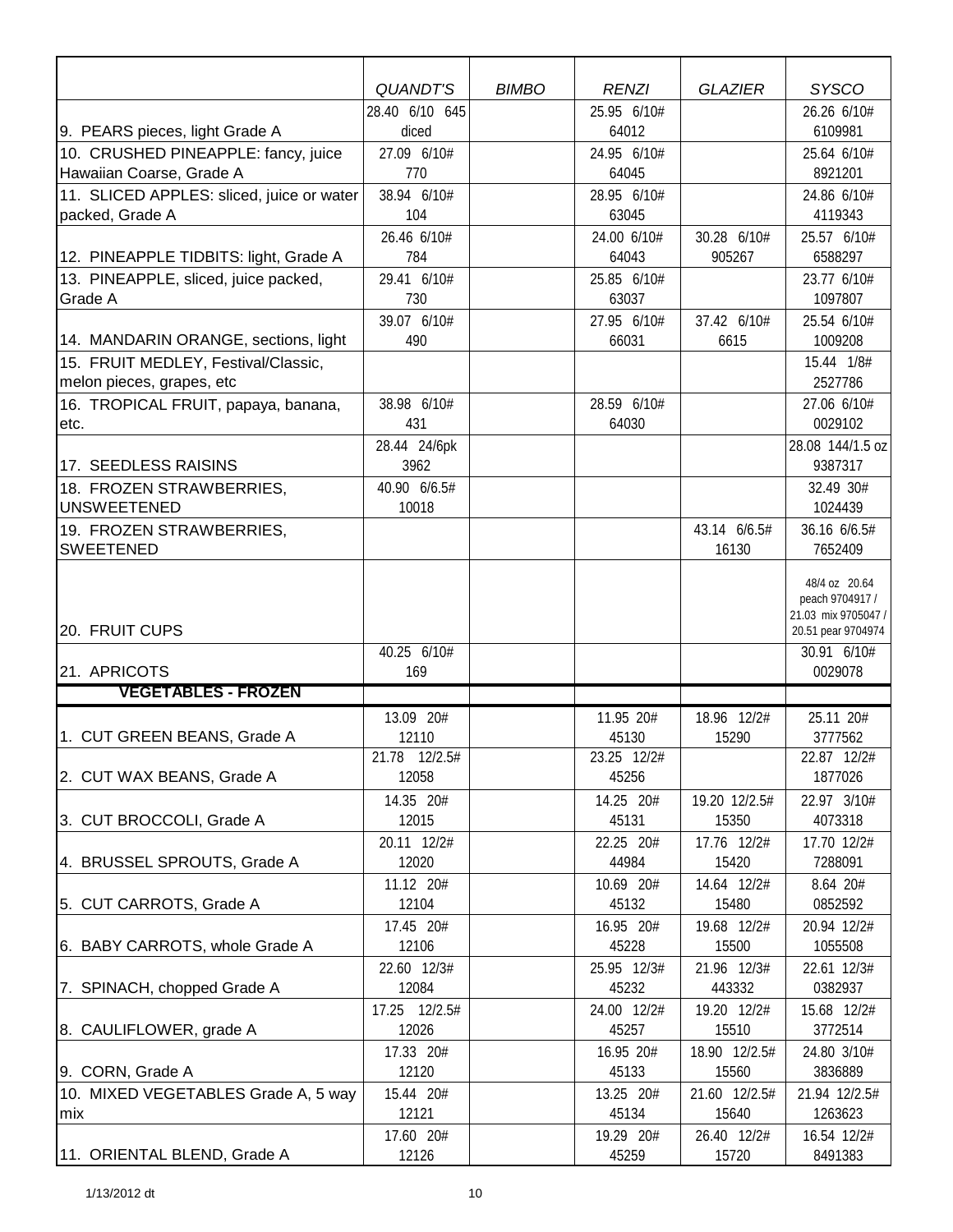|                                 | QUANDT'S       | <b>BIMBO</b> | <b>RENZI</b> | <b>GLAZIER</b> | <b>SYSCO</b>       |
|---------------------------------|----------------|--------------|--------------|----------------|--------------------|
|                                 | 16.99 20#      |              | 17.95 20#    | 25.56 12/2.5#  | 27.08 3/10#        |
| 12. SWEET PEAS, Grade A         | 12114          |              | 45267        | 15780          | 3837903            |
|                                 | 21.40 12/2.5#  |              | 13.75 20#    | 20.70 12/2.5#  | 27.52 30#          |
| 13. PEAS/CARROTS, Grade A       | 12079          |              | 45137        | 15740          | 3959277            |
|                                 | 34.56 12/4#    |              | 37.95 12/4#  |                | 32.35 12/4#        |
| 14. HUBBARD SQUASH, Grade A     | 12091          |              | 45174        |                | 0571240            |
|                                 | 18.95 6/2.5#   |              | 31.59 6/2.5# |                | 20.50 6/2.5#       |
| 15. ASPARAGUS, Grade A          | 12005          |              | 45233        |                | 1532159            |
|                                 | 22.14 12/2#    |              | 23.25 12/2#  |                | 18.39 12/2#        |
| 16. IT CUT GREEN BEANS, Grade A | 12062          |              | 45254        |                | 1389931            |
|                                 | 18.61 12/2#    |              | 22.25 12/2#  |                | 16.78 12/2#        |
| 17. BROCCOLI SPEARS, Grade A    | 12012          |              | 45229        |                | 7288119            |
|                                 | 30.78 12/2.5#  |              |              |                | 22.83 20#          |
| 18. LIMA BEANS, Grade A         | 12008          |              |              |                | 1496793            |
|                                 | 19.71 12/2#    |              | 17.95 20#    |                | 22.22 12/2#        |
| 19. CAPRI MIX, Grade A          | 12131          |              | 45318        |                | 1528769            |
|                                 | 16.45 20#      |              | 17.95 20#    | 25.68 12/2#    | 26.87 3/10#        |
| 20. ITALIAN MIX, Grade A        | 12130          |              | 45234        | 15620          | 3840816            |
|                                 | 16.67 20#      |              | 17.59 20#    |                | 27.11 30#          |
| 21. WINTER BLEND, Grade A       | 12129          |              | 45320        |                | 3890969            |
|                                 | 16.29 20#      |              | 21.95 12/2#  |                | 19.03 12/2#        |
| 22. SCAND BLEND, Grade A        | 12133          |              | 45248        |                | 1474980            |
|                                 | 23.04 12/2#    |              |              |                | 25.32 6/4#         |
| 23. JAPANESE STIR FRY, Grade A  | 12068          |              |              |                | 1874817            |
|                                 | 25.90 12/2#    |              |              |                | 33.50 6/4#         |
| 24. FAJITA STRIPS 12-2#         | 12092          |              |              |                | 2182665            |
|                                 | 15.70 20#      |              | 13.20 20#    | 18.48 12/2#    | 13.52 20#          |
| 25. CALIFORNIA BLEND, Grade A   | 12123          |              | 44601        | 15430          | 2222115            |
|                                 | 32.23 6/5#     |              |              |                | 17.10 6/5#         |
| 26. BREAKFAST CUBE POTATOES     | 12225          |              |              |                | 3644036            |
|                                 | 21.08 12/2#    |              |              |                | 18.18 12/2#        |
| 27. FRENCH GREEN BEANS          | 12056          |              |              |                | 0672356            |
|                                 | 10.57 6/2#     |              |              |                | $8.44 \frac{6}{2}$ |
| <b>28. DICED ONIONS</b>         | 12112          |              |              |                | 6191712            |
|                                 | 15.99 6/5#     |              |              |                | 18.84 6/5#         |
| 29. FRENCH FRIES                | 12152          |              |              |                | 8897878            |
|                                 | 24.63 12/3#    |              |              |                | 31.56 12/3#        |
| 30. FROZEN ZUCCHINI             | 12090          |              |              |                | 1648369            |
|                                 | 24.60 12/2.5#  |              |              |                | 36.18 30#          |
| 31. FROZEN PEARL ONIONS         | 12087          |              |              |                | 3959194            |
|                                 | 24.82 12/2#    |              |              |                | 21.97 12/2#        |
| 32. FROZEN DICED GREEN PEPPERS  | 12063          |              |              |                | 1876069            |
| <b>PUDDING</b>                  |                |              |              |                |                    |
|                                 | 27.96 12/24 oz |              |              |                | 22.95 12/24 oz     |
| 1. REGULAR CHOCOLATE            | 6087           |              |              |                | 7461296            |
|                                 | 24.12 6/10#    |              |              |                | 29.67 12/24 oz     |
| 2. REGULAR BUTTERSCOTCH         | 6112           |              |              |                | 4325908            |
|                                 | 26.07 12/28 oz |              |              |                | 15.56 12/24 oz     |
| 3. REGULAR VANILLA              | 6088           |              |              |                | 7461353            |
|                                 | 59.24 12/28 oz |              |              |                |                    |
| 4. REGULAR PISTACHIO            | 6055           |              |              |                |                    |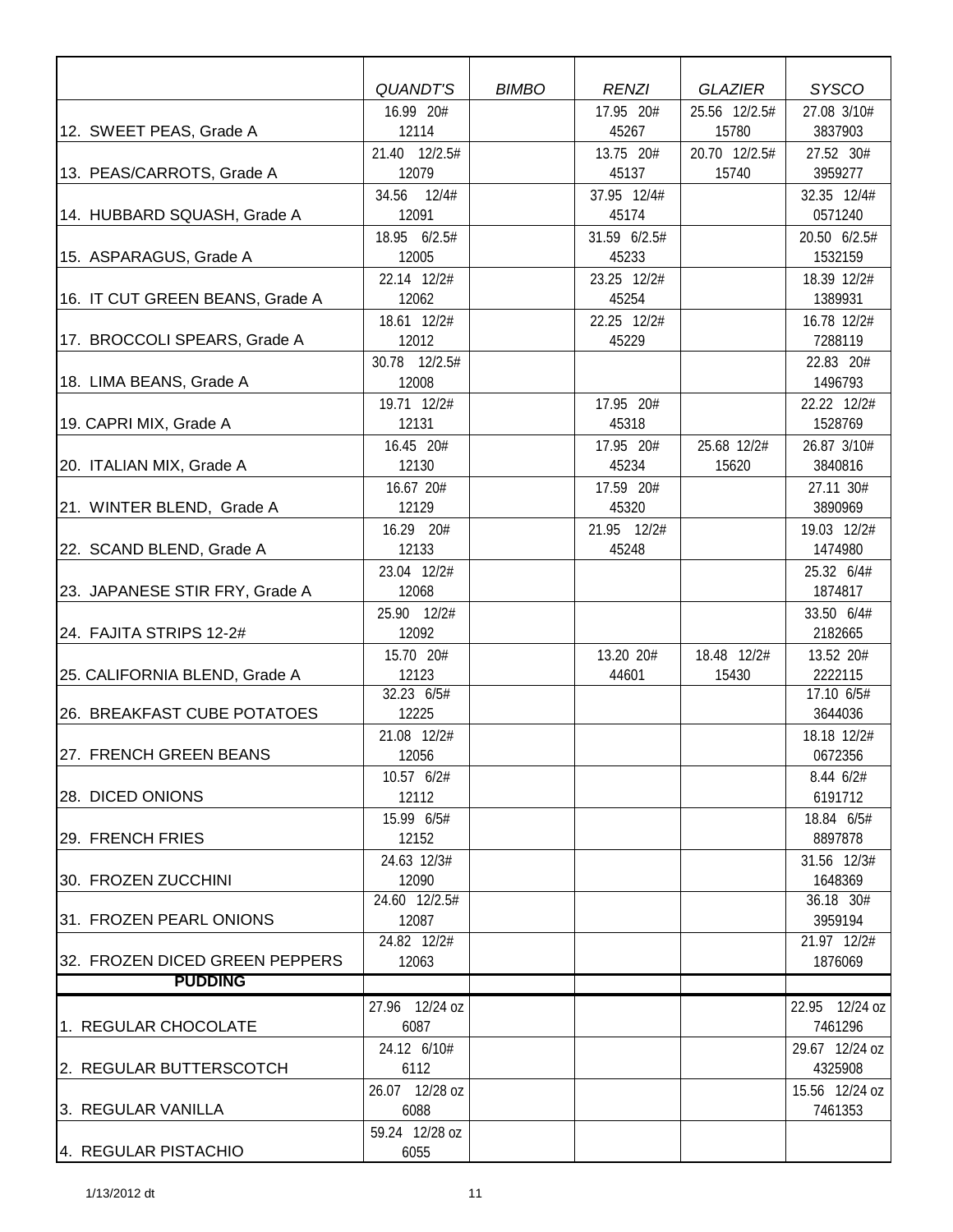|                                                                         | <b>QUANDT'S</b>                                                                                     | <b>BIMBO</b> | <b>RENZI</b>                          | <b>GLAZIER</b>                      | <b>SYSCO</b>                                                                                                                                                                                                                                                                                                |
|-------------------------------------------------------------------------|-----------------------------------------------------------------------------------------------------|--------------|---------------------------------------|-------------------------------------|-------------------------------------------------------------------------------------------------------------------------------------------------------------------------------------------------------------------------------------------------------------------------------------------------------------|
| 5. SUGAR FREE                                                           | 44.05 24/3.4 oz<br>van 6060 / choc 6061<br>/ butter 6062                                            |              |                                       |                                     | 12/3.5 oz 16.96<br>choc:6798658 / 16.75<br>van:6798637                                                                                                                                                                                                                                                      |
| 6. SNACK PACK PUDDINGS                                                  | 18.52 48/4 oz<br>choc 4153 / van<br>4152                                                            |              |                                       |                                     | 48/3.5 oz 15.02<br>butter:6213615 &<br>tapicoa:6051452 /<br>15.13 choc:5661582<br>& van:5763834                                                                                                                                                                                                             |
| 7. DIABETIC SNACK PACK PUDDINGS                                         |                                                                                                     |              |                                       |                                     | 20.21 48/4 oz<br>rice:6959159 /<br>tapioca: 1642362/<br>choc:2496560 /                                                                                                                                                                                                                                      |
|                                                                         | 27.28 6/10#                                                                                         |              |                                       |                                     | van:2619500<br>45.29 12/24 oz                                                                                                                                                                                                                                                                               |
| 8. TAPIOCA PUDDING                                                      | 6120                                                                                                |              |                                       |                                     | 4222782                                                                                                                                                                                                                                                                                                     |
|                                                                         | 23.99 6/10#                                                                                         |              |                                       |                                     |                                                                                                                                                                                                                                                                                                             |
| 9. LEMON PUDDING<br><b>JELLO</b>                                        | 6114                                                                                                |              |                                       |                                     |                                                                                                                                                                                                                                                                                                             |
|                                                                         |                                                                                                     |              |                                       |                                     |                                                                                                                                                                                                                                                                                                             |
| 1. REGULAR<br>2. SUGAR FREE RED<br>3. SUGAR FREE CITRUS<br><b>DAIRY</b> | 22.01 12/24 oz<br>5804 red / 5803<br>citrus<br>37.50 18/2.75 oz<br>5807<br>37.50 18/2.75 oz<br>5808 |              | 23.95 12/24 oz<br>29208               |                                     | 12/24 oz 20.11 asst<br>citrus: 4010344 /<br>22.09 asst red:<br>4010310 / 27.21<br>cherry: 4010351 /<br>25.26 orange:<br>4010443 / 27.22 red<br>raspb: 4010450 /<br>19.02 lemon:<br>4010393 / 22.01<br>straw: 4010476 /<br>20.08 lime: 4010419<br>28.34 18/2.75 oz<br>7188711<br>28.36 18/2.75 oz<br>7188701 |
|                                                                         | 50.57 4/5#                                                                                          |              | 40.00 4/5#                            |                                     | 44.10 4/5#                                                                                                                                                                                                                                                                                                  |
| 1. MEXICAN SHREDDED CHEESE                                              | 37332                                                                                               |              | 64376                                 |                                     | 2406189                                                                                                                                                                                                                                                                                                     |
| 2. CHEESE, EXTRA SHARP, block                                           | 4.43 lb 10#<br>37470<br>44.43 4/5#                                                                  |              | 29.50 10#<br>25064<br>40.00 4/5#      | 3.48 lb 10#<br>3208<br>2.51 lb 6/5# | 25.09 2/5#<br>3812971<br>40.32 4/5#                                                                                                                                                                                                                                                                         |
| 3. CHEESE AMER PROCESSED SLICED                                         | 37232                                                                                               |              | 25038 / 25039                         | 46151                               | 9493388                                                                                                                                                                                                                                                                                                     |
| 4. MAYONNAISE                                                           | 25.09 4/gal<br>8419                                                                                 |              | 24.95 4/gal<br>56206                  | 29.35 4/gal<br>300428               |                                                                                                                                                                                                                                                                                                             |
| 5. MARGARINE                                                            | 20.37 30/1#<br>37075                                                                                |              | 20.00 30/1#<br>29088                  | 24.10 30/1#<br>10206                | 20.59 30/1#<br>0417527                                                                                                                                                                                                                                                                                      |
| 6. MOZZARELLA CHEESE SHREDDED                                           | 2.67 lb 4/5#<br>37615<br>60.08 4/5#                                                                 |              | 2.25 lb 4/5#<br>25155<br>3.09 lb 2/5# | 2.88 lb 6/5#<br>205028              | 62.90 6/5#<br>7483654<br>53.79 4/5#                                                                                                                                                                                                                                                                         |
| 7. PARMESAN CHEESE                                                      | 37217                                                                                               |              | 25186                                 |                                     | 6370571                                                                                                                                                                                                                                                                                                     |
| 8. PIZZA CRUST, 12x16" rectangular par<br>baked                         | 29.82 10/43 oz<br>16315                                                                             |              |                                       |                                     | 38.47 14/12 x<br>16 2286482                                                                                                                                                                                                                                                                                 |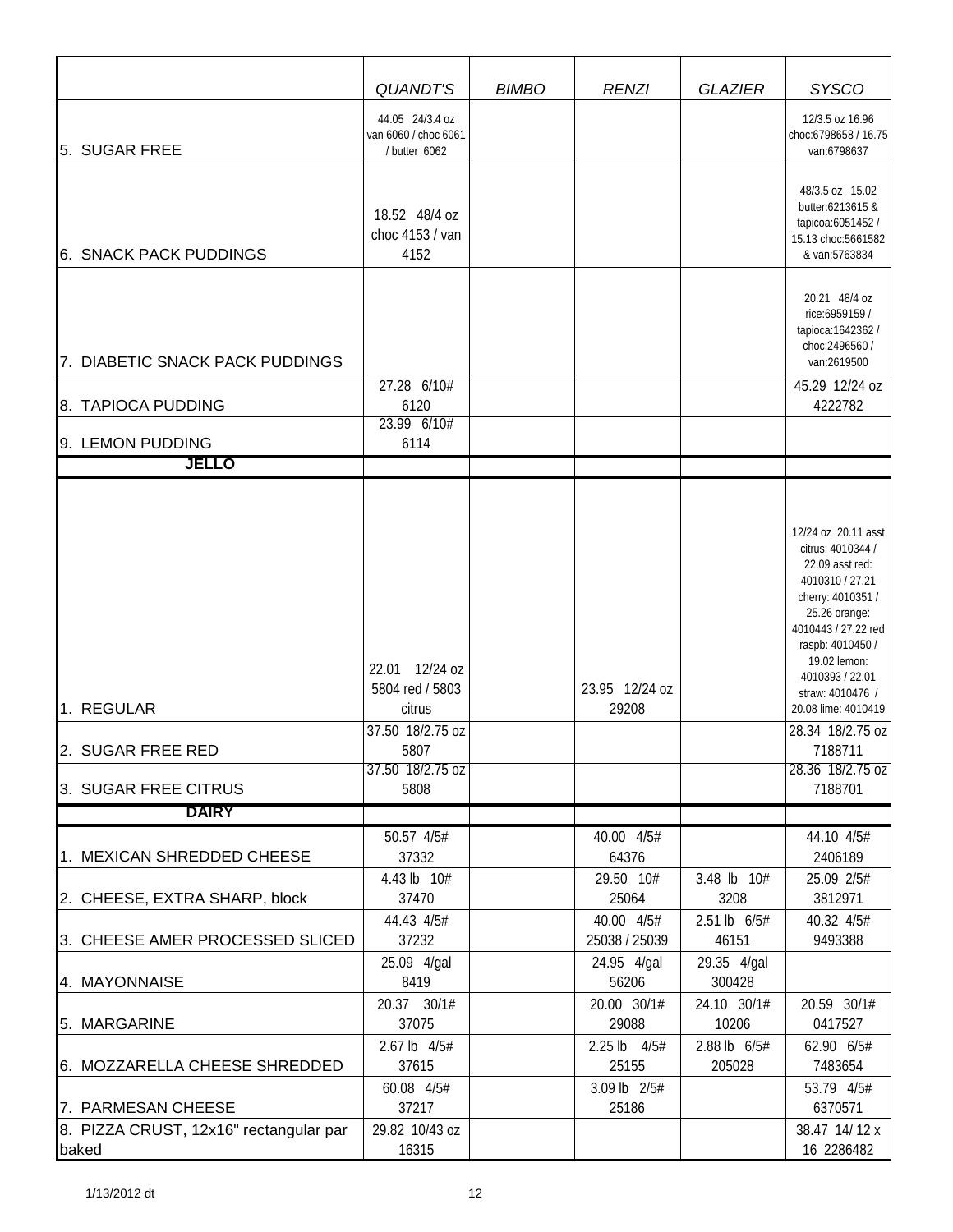|                                       | QUANDT'S                  | <b>BIMBO</b> | <b>RENZI</b>   | <b>GLAZIER</b>           | <b>SYSCO</b>                              |
|---------------------------------------|---------------------------|--------------|----------------|--------------------------|-------------------------------------------|
| 9. YOGURT: 24/4 oz CONTAINERS PER     | 19.75 48/4 oz             |              |                |                          | 11.42 48/4 oz                             |
| <b>CASE</b>                           | 37925                     |              |                |                          | 8605501                                   |
|                                       | 36.27 6/5#                |              |                |                          | 16.57 4/5#                                |
| 10. LOWFAT COTTAGE CHEESE             | 37408                     |              |                |                          | 5020169                                   |
|                                       | 48.88 4/5#                |              |                |                          | 50.74 4/5#                                |
| 11. SHREDDED SHARP CHEESE             | 37315                     |              |                |                          | 1159946                                   |
|                                       | 37.54 3/gal               |              |                |                          | 30.55 3/gal                               |
| 12. LIQUID BUTTER                     | 7248                      |              |                |                          | 4577391                                   |
|                                       | 25.13 12/14 oz            |              |                |                          | 41.99 12/32 oz                            |
| 13. READY WHIP TOPPING                | 10316                     |              |                |                          | 7500570                                   |
|                                       | 22.80 600/5 gm<br>37061   |              |                | 50068                    | 23.88 600/5 grm 13.37 900/5 gm<br>6631123 |
| 14. PC MARGARINE cups                 |                           |              |                |                          |                                           |
| 15. PC BUTTER cups                    | 21.97 90 (8#)<br>37368    |              |                | 40.15 936/5<br>grm 19101 | 19.70 720/5 gm<br>8415242                 |
|                                       |                           |              |                |                          |                                           |
| 16. 1% COTTAGE CHEESE                 | 36.27 6/5#<br>37408       |              |                | 27.20 4/5#<br>151309     | 16.57 2/5#<br>5020169                     |
|                                       | 30.94 6/5#                |              |                | 27.20 4/5#               | $28.85$ 6/5#                              |
| 17. SOUR CREAM                        | 10315                     |              |                | 340309                   | 1309194                                   |
| <b>COOKIES &amp; CRACKERS</b>         |                           |              |                |                          |                                           |
| 1. GRAHAM CRACKERS, individual        | 19.84 200/2 ct            |              |                |                          | 13.02 200/2ct                             |
| packages                              | 7944                      |              |                |                          | 3156015                                   |
| 2. SALTINES UNSALTED TOPS,            | 12.78 200/2 ct            |              | 15.30 500/2 ct |                          | 17.47 500/2ct                             |
| individual packages                   | 7784                      |              | 73312          |                          | 4455028                                   |
|                                       | 40.68 120/1 oz            |              | 36.00 120/1 oz |                          | 31.29 120/1 oz                            |
| 3. FIG NEWTONS/indivudual pkgs.       | 8090                      |              | 72024          |                          | 4220554                                   |
| 4. FIG NEWTONS #1                     |                           |              |                |                          |                                           |
| 5. SUGAR COOKIES frozen ready to bake |                           |              | 32.90 240/1 oz |                          | 36.22 216/1.5                             |
| dough                                 |                           |              | 37439          |                          | oz 6219828                                |
| 6. PEANUT BUTTER COOKIES ready to     | 55.07 240/1.5 oz          |              |                |                          | 36.22 216/1.5 oz                          |
| bake frozen dough                     | 13382                     |              |                |                          | 6219869                                   |
| 7. CHOCOLATE CHIP COOKIES frozen      | 37.80 240/1.5 oz          |              | 32.90 240/1 oz |                          | 35.71 216/1.5 oz                          |
| ready to bake dough                   | 13383                     |              | 37436          |                          | 6217566                                   |
|                                       | 33.16 120/1 oz            |              |                |                          | 29.83 120/1 oz                            |
| 8. LORNA DOONE COOKIE                 | 8085                      |              |                |                          | 4125852                                   |
|                                       | 41.79 120/3 ct            |              |                |                          |                                           |
| 9. SUGAR FREE COOKIE: Lemon           | 7808                      |              |                |                          |                                           |
|                                       | 42.26 120/3 ct            |              |                |                          |                                           |
| 10. SUGAR FREE COOKIE: Chocolate      | 7800                      |              |                |                          |                                           |
|                                       | 42.63 120/8 ct            |              |                |                          | 39.04 120/8 ct                            |
| 11. SUGAR FREE COOKIE: Short Bread    | 7804                      |              |                |                          | 3294980                                   |
| <b>MISC</b>                           |                           |              |                |                          |                                           |
|                                       | 22.27 144/1.5 oz          |              |                |                          | 17.23 144/1.5 oz                          |
| 1. FROZEN FRENCH TOAST                | 13285                     |              |                |                          | 3580487                                   |
| 2. FROZEN WAFFLES                     | 13.22 144/1.3 oz<br>13276 |              |                |                          | 10.13 144/.83 oz<br>3788908               |
|                                       | 13.18 144/1.2 oz          |              |                |                          | 9.51 144/1.2 oz                           |
| 3. FROZEN PANCAKES                    | 13270                     |              |                |                          | 0669200                                   |
|                                       | 21.59 96/2 oz             |              |                |                          | 18.41 120/2 oz                            |
| 4. READY MADE BISCUITS 3"             | 13661                     |              |                |                          | 5083670                                   |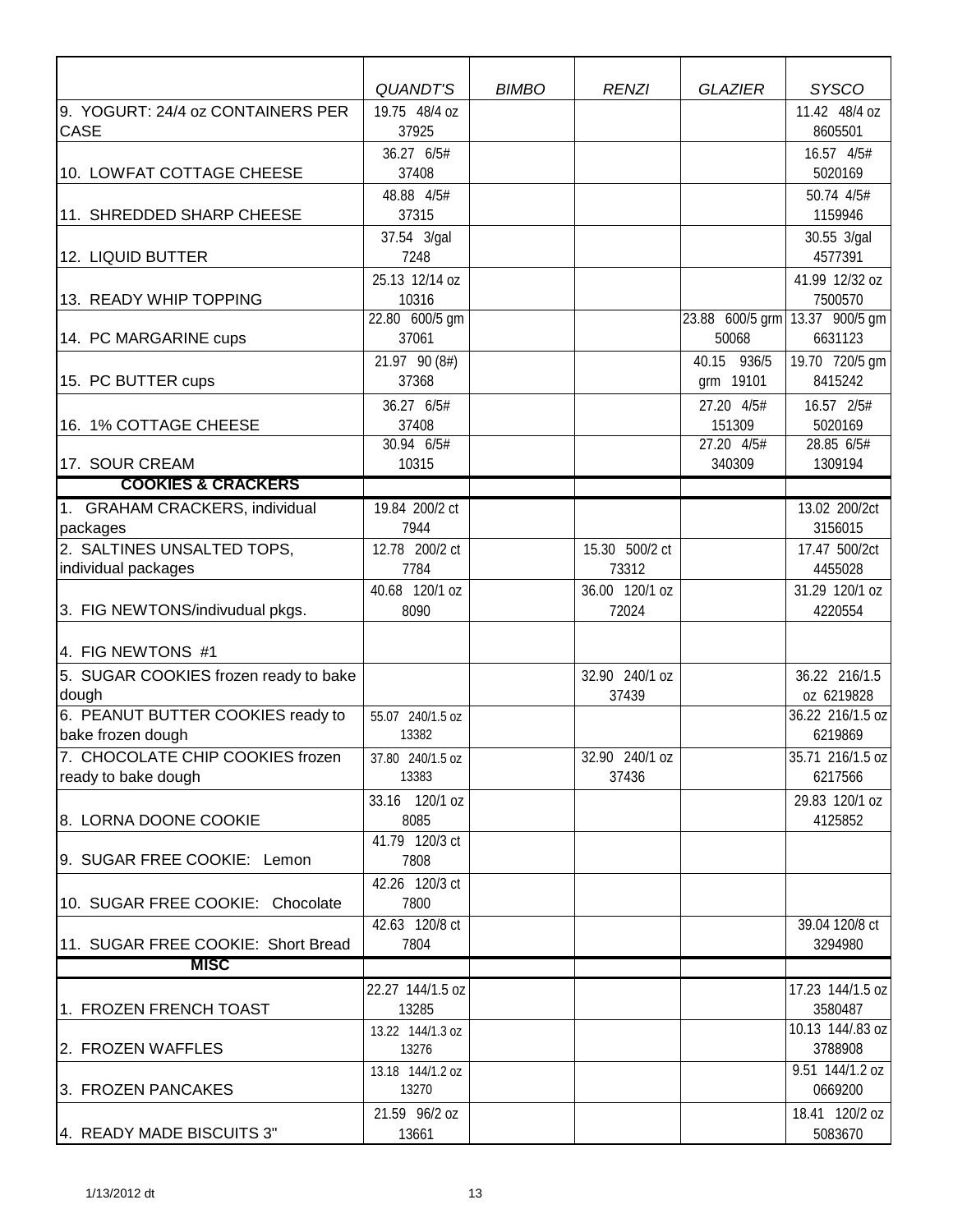|                                     | <b>QUANDT'S</b>           | <b>BIMBO</b> | <b>RENZI</b> | <b>GLAZIER</b>      | <b>SYSCO</b>                          |
|-------------------------------------|---------------------------|--------------|--------------|---------------------|---------------------------------------|
|                                     | 30.64 230/2 oz            |              |              |                     | 22.78 240/1 oz                        |
| 5. READY MADE BISCUITS 2"           | 13664                     |              |              |                     | 5083571                               |
|                                     |                           |              |              |                     |                                       |
|                                     |                           |              |              |                     | 13.22 6" 24/12 ct                     |
|                                     |                           |              |              |                     | 2385748 / 17.53                       |
|                                     |                           |              |              |                     | 8.25" 20/12 ct<br>2385763 / 18.10 10" |
|                                     |                           |              |              |                     | 16/12 ct 2385771 /                    |
|                                     | 24.55 12/60 ct            |              |              |                     | 27.07 12" 12/12 ct                    |
| <b>6. TORTILLA SHELLS</b>           | 16266                     |              |              |                     | 7327844                               |
|                                     | 23.33 6/14 oz             |              |              |                     | 13.40 6/17 oz                         |
| 7. SPRAY COATING (pan)              | 7292                      |              |              |                     | 4135380                               |
| 8. SUGAR FREE HOT CHOCOLATE -       | 22.92 6/25 ct             |              |              |                     | 23.26 6/25                            |
| individual                          | 5126                      |              |              |                     | 7678281                               |
|                                     | 38.33 200/1 oz            |              |              |                     | 14.62 100/1 oz                        |
| 9. PC SUGAR FREE PANCAKE SYRUP      | 5793                      |              |              |                     | 5932280                               |
| 10. PC PANCAKE SYRUP                | 12.70 100/1.5<br>oz 1537  |              |              |                     | 8.79 100/1.5 oz<br>8435273            |
|                                     |                           |              |              |                     | 8.68 400/3/8 oz                       |
| 11. PC HALF & HALF                  |                           |              |              |                     | 7459068                               |
|                                     | 44.39 200/.75             |              |              |                     |                                       |
| 12. PC PEANUT BUTTER                | oz 4112                   |              |              |                     | 32.82 200/.75 oz<br>8435638           |
|                                     | 8.46 200/10 gm            |              |              |                     | 14.07 400/10 gm                       |
| 13. PC JELLY - regular              | 1534                      |              |              |                     | 4326013                               |
|                                     | 18.75 200/12              |              |              |                     | 15.17 200/12                          |
| 14. PC JELLY - diet                 | gm 5796                   |              |              |                     | gm 9778614                            |
|                                     | 38.48 24/12 oz            |              |              |                     | 29.01 60/2.25 oz                      |
| 15. KETCHUP - small bottle          | 76019                     |              |              |                     | 4767661                               |
|                                     | 18.39 12/12 oz            |              |              |                     |                                       |
| 16. MUSTARD - small bottle          | 4702                      |              |              |                     |                                       |
|                                     | 126.78 24/14 oz           |              |              |                     | 57.12 18/14 oz                        |
| 17. 14 - 16 oz COFFEE               | 9732                      |              |              |                     | 6957799                               |
|                                     | 114.65 24/12 oz           |              |              |                     | 65.44 18/14 oz                        |
| 18. 14 - 16 oz DECAF COFFEE         | 9733                      |              |              |                     | 6958045                               |
|                                     | 18.07 2000                |              |              |                     |                                       |
| 19. PC SALT SUBSTITUTE              | 4665                      |              |              |                     |                                       |
| 20. PC CREAM CHEESE                 | 13.23 100/.75 oz<br>37351 |              |              |                     | 12.50 100/.75 oz<br>4586590           |
|                                     |                           |              |              |                     |                                       |
|                                     | 15.76 6/10                |              |              | 29.12 6/10#         | 19.44 6/10#                           |
| 21. GREEN BEANS                     | 1224<br>27.15 6/10        |              |              | 7259<br>30.29 6/10# | 8538348                               |
| 22. WAX BEANS                       | 1290                      |              |              | 3372                | 21.54 6/10#<br>4935854                |
|                                     | 20.84 6/10                |              |              | 24.47 6/10#         | 21.09 6/10#                           |
| 23. KIDNEY BEANS                    | 1168                      |              |              | 10159               | 6275018                               |
|                                     | 39.05 6/10                |              |              |                     | 36.14 6/10#                           |
| 24. BAKED BEANS (Gramma Brown)      | 1162                      |              |              |                     | 5123724                               |
| 25. SUGAR FREE PUDDING - Individual | 44.05 24/3.4 oz           |              |              |                     |                                       |
| ready to make                       | v 6060 / c 6061           |              |              |                     |                                       |
| 26. SUGAR FREE JELLO - Individual   | 37.50 18/2.5 oz           |              |              |                     | 28.34 18/2.75                         |
| ready to make                       | r 5807 / c 5808           |              |              |                     | oz 7188711                            |
|                                     | 10.38 60/1.5 oz           |              |              |                     | 9.38 60/1.5 oz                        |
| [27. PC SALAD DRESSING (Italian LF) | 8188 FF                   |              |              |                     | 5954250                               |